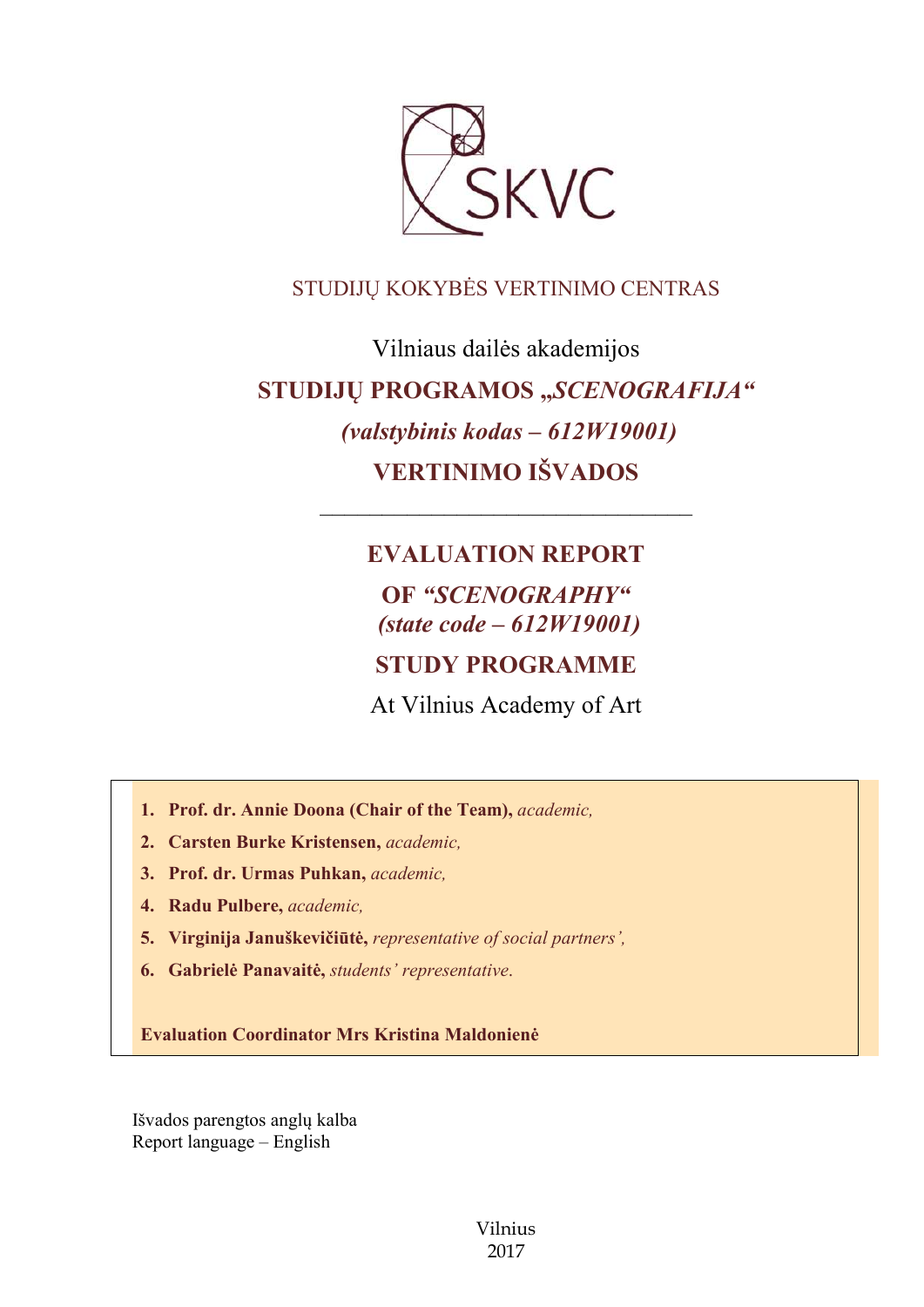## **DUOMENYS APIE ĮVERTINTĄ PROGRAMĄ**

| Studijų programos pavadinimas                           | <b>Scenografija</b>  |
|---------------------------------------------------------|----------------------|
| Valstybinis kodas                                       | 612W19001            |
| Studijų sritis                                          | Menai                |
| Studijų kryptis                                         | Dailė                |
| Studijų programos rūšis                                 | Universitetinės      |
| Studijų pakopa                                          | Pirmoji              |
| Studijų forma (trukmė metais)                           | Nuolatinės (4 metai) |
| Studijų programos apimtis kreditais                     | <b>240 ECTS</b>      |
| Suteikiamas laipsnis ir (ar) profesinė<br>kvalifikacija | Dailės bakalauras    |
| Studijų programos įregistravimo data                    | 2011-07-15           |

## **INFORMATION ON EVALUATED STUDY PROGRAMME**

–––––––––––––––––––––––––––––––

| Title of the study programme                           | <b>Scenography</b>       |
|--------------------------------------------------------|--------------------------|
| State code                                             | 612W19001                |
| Study area                                             | Creative Arts and Design |
| Study field                                            | Fine Art                 |
| Type of the study programme                            | University               |
| Study cycle                                            | First                    |
| Study mode (length in years)                           | Full-time (4 years)      |
| Volume of the study programme in credits               | <b>240 ECTS</b>          |
| Degree and (or) professional qualifications<br>awarded | Bachelor of Fine Art     |
| Date of registration of the study programme            | 15.07.2011.              |

© Studijų kokybės vertinimo centras

The Centre for Quality Assessment in Higher Education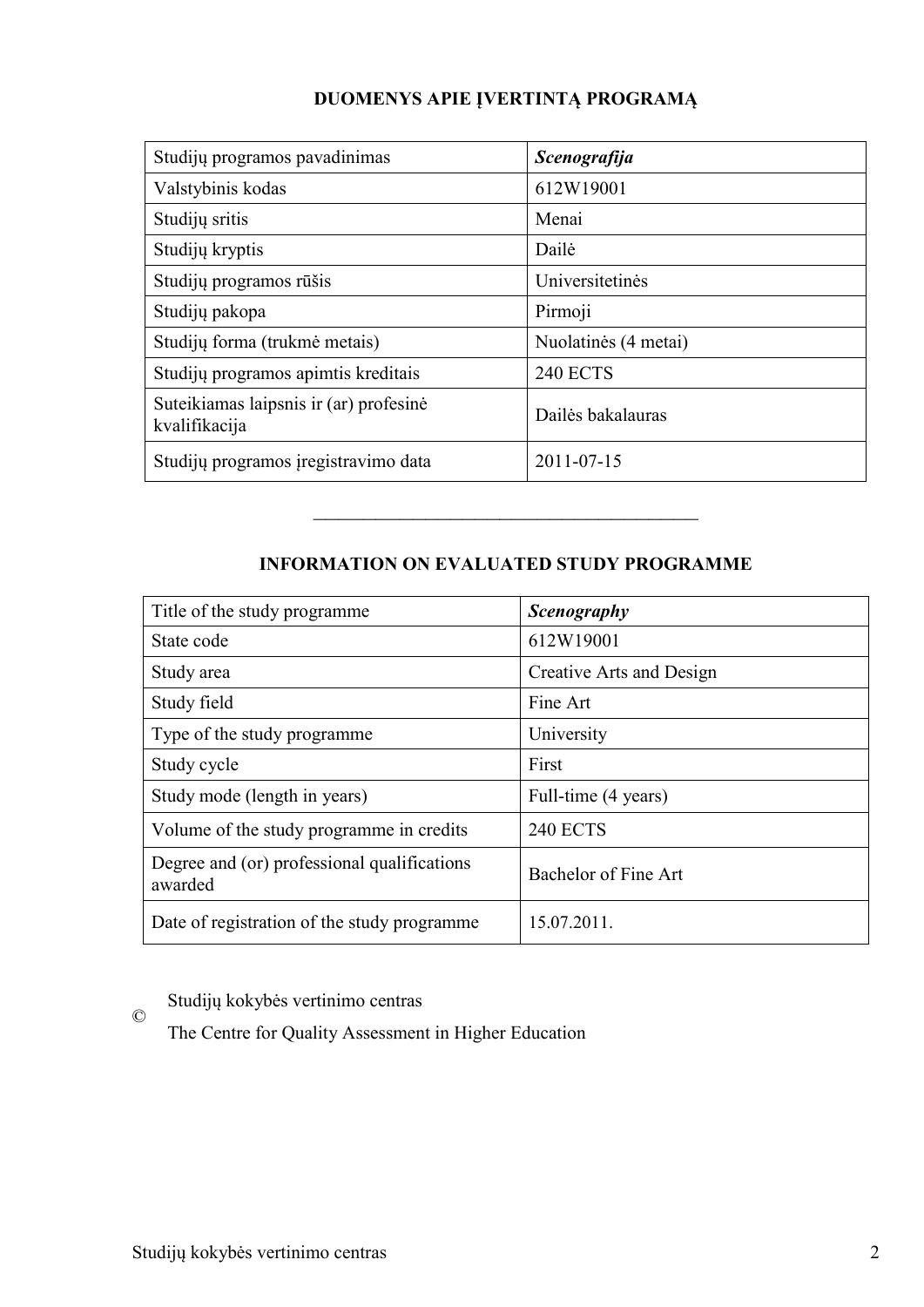## **CONTENTS**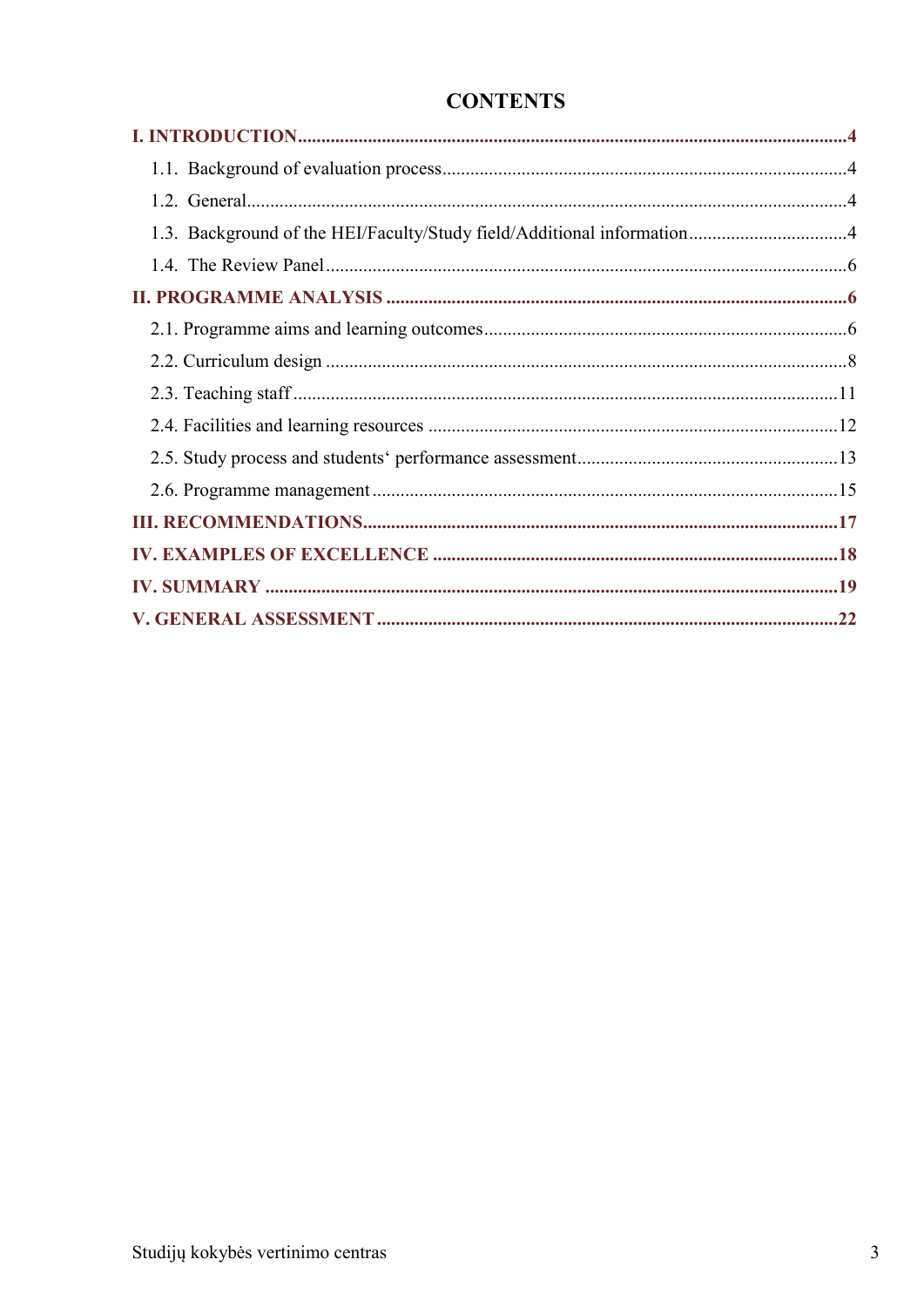## **I. INTRODUCTION**

#### *1.1. Background of evaluation process*

The evaluation of on-going study programmes is based on the **Methodology for evaluation of Higher Education study programmes,** approved by Order No 1-01-162 of 20 December 2010 of the Director of the Centre for Quality Assessment in Higher Education (hereafter – SKVC).

The evaluation is intended to help higher education institutions to constantly improve their study programmes and to inform the public about the quality of studies.

The evaluation process consists of the main following stages: *1) self-evaluation and selfevaluation report prepared by Higher Education Institution (hereafter – HEI); 2) visit of the review team at the higher education institution; 3) production of the evaluation report by the review team and its publication; 4) follow-up activities.* 

On the basis of external evaluation report of the study programme SKVC takes a decision to accredit study programme either for 6 years or for 3 years. If the programme evaluation is negative such a programme is not accredited.

The programme is **accredited for 6 years** if all evaluation areas are evaluated as "very good" (4 points) or "good" (3 points).

The programme is **accredited for 3 years** if none of the areas was evaluated as "unsatisfactory" (1 point) and at least one evaluation area was evaluated as "satisfactory" (2 points).

The programme **is not accredited** if at least one of evaluation areas was evaluated as "unsatisfactory" (1 point).

#### *1.2. General*

The application documentation submitted by the HEI follows the outline recommended by SKVC. Along with the Self-evaluation Report and Annexes, the following additional documents have been provided by the HEI before, during and/or after the site-visit:

| No. | Name of the document                         |
|-----|----------------------------------------------|
|     | Examples of teachers self-evaluation reports |

### *1.3. Background of the HEI/Faculty/Study field/Additional information*

The first cycle programme BA Scenography was designed as part of the Monumental art programme at the Monumental and Scenography Department (MASD) in 1997 at the VAA. The programme has undergone two structural changes. First in 2011, where the programme was introduced as an independent programme within the MASD, turned into an individual programme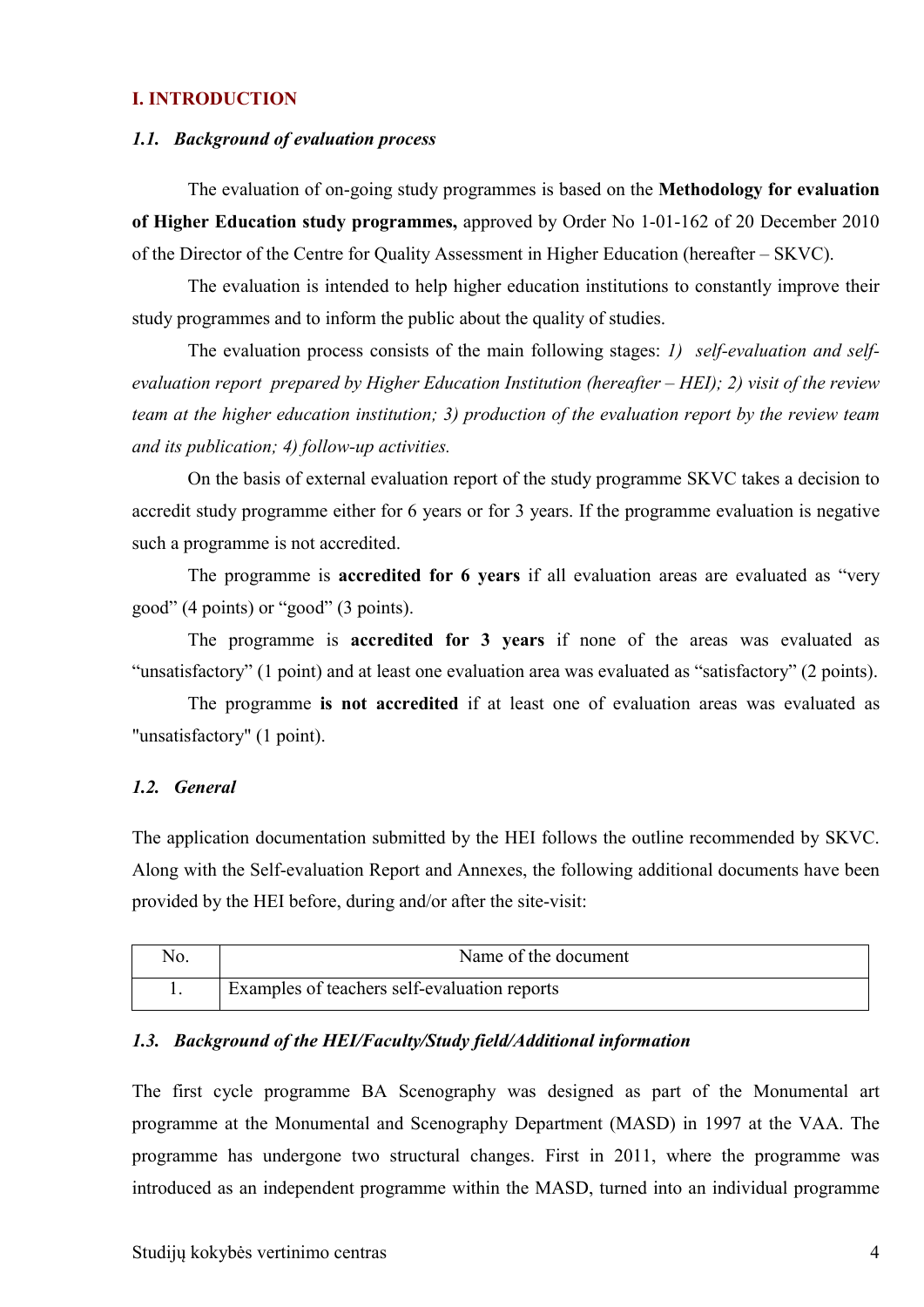and lately, in 2015, the Film/media specialisation was added to the programme. The programme now functions as a programme with two specialisations: Theatre and Film/media. This is the second evaluation of the programme. The first evaluation took place in 2014 – when the programme was accredited for 3 years.

The department consists of qualified teachers, who delivers the majority of compulsory subjects and who are involved in research activities, project activities and are engaged as professional artists in the theatre and film business.

The programme had a number of recommendations (2014) regarding the learning outcomes, content in regard to recent developments in the artistic field, and the facilities of the programme. The VAA had recommendations about Quality Assurance issues and the ability to provide sufficient lifelong learning the academic staff. The review paid special attention to these areas.

The evaluation of the programme has been conducted by an international team assembled by the SKVC. In their work the review team has followed the legal requirements and methodological guidelines issues by the SKVC. The review team undertook the evaluation based on the information provided in the Self-evaluation Report (SER) and the observations collected during the interview sessions with all partakers and the site visit at VAA. During and following the visit the views and findings of the review team were discussed and analysed. These data and observations are reflected in this report.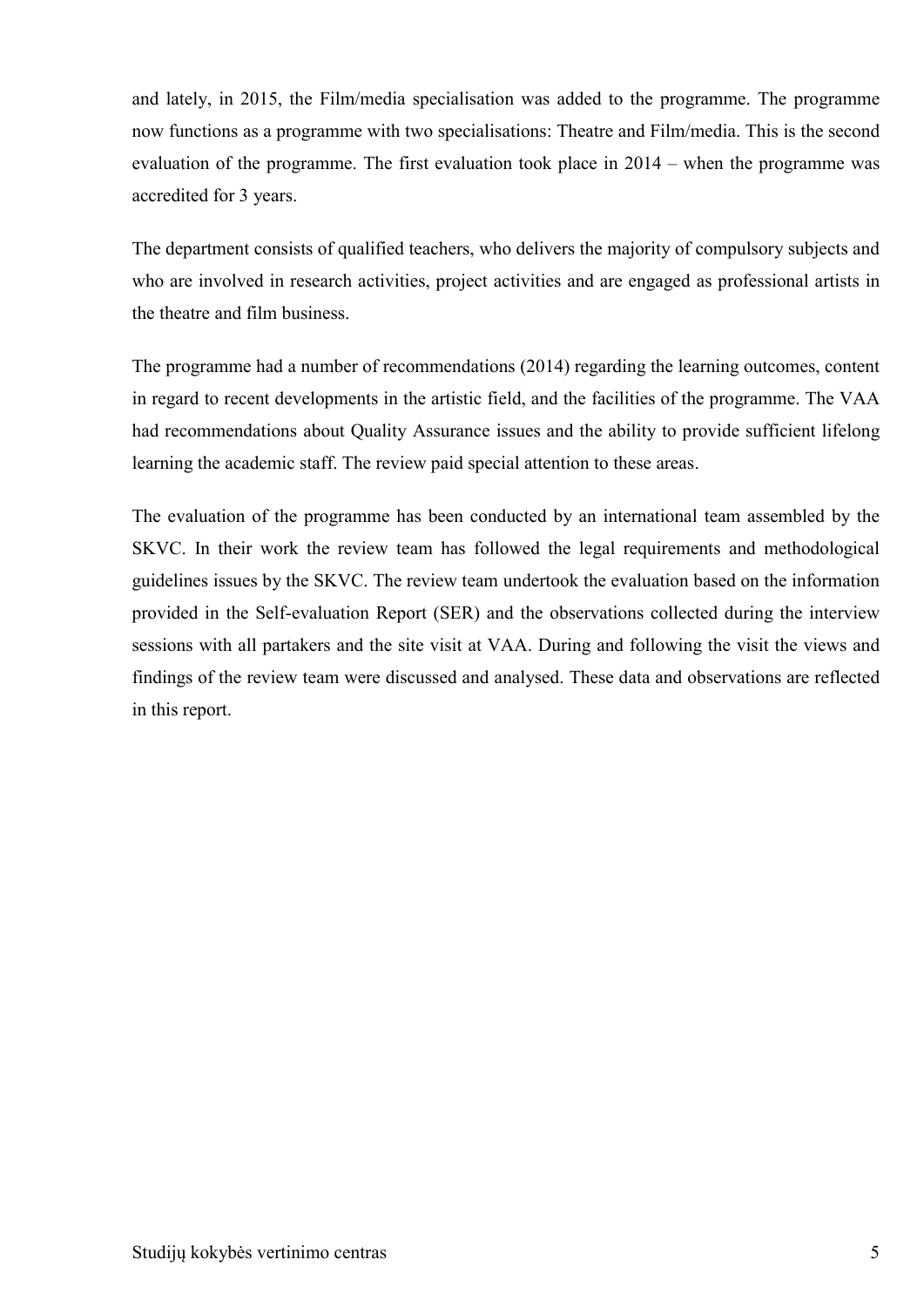## *1.4.The Review Panel*

The Review Panel was composed according to the *Description of the Review Team Member Recruitment*, approved by the Order No 1-01-151, 11/11/2011 of the Director of the Centre for Quality Assessment in Higher Education. The visit to the HEI was conducted by the Panel on  $18<sup>th</sup>$ of May, 2017.

- **1. Prof. dr. Annie Doona** (Chair of the Team), Institute of Art, Design & Technology, President, *Ireland*.
- **2. Carsten Burke Kristensen,** *Scenographer,* EQ Arts expert, *Denmark*.
- **3. Prof. dr. Urmas Puhkan,** Estonian Art Academy, Head of Ceramics Department, *Estonia*
- **4. Radu Pulbere,** University of Art and Design in Cluj-Napoca, t Head of Applied Art and Design Departmen, *Romania.*
- **5. Virginija Januškevičiūtė,** Curator and Senior Curator at the Contemporary Art Centre, *Lithuania*
- **6. Gabrielė Panavaitė,** student at Vytautas Magnus university, *Lithuania*

## **II. PROGRAMME ANALYSIS**

## *2.1. Programme aims and learning outcomes*

The programme aims and learning objectives correspond to the mission, operational objectives and strategy of the higher education institution. The learning outcomes are appropriate to the level of study. The degree of Scenography meets a need in Lithuanian society to provide high quality graduates in the theatre and film industries. The review team heard from the VAA management that this programme is a good fit with their overall vision and mission to produce graduates in the areas of art and design and relates well to other programmes they are offering in the visual arts. The title of the programme is clear and relates appropriately to the studies of the students. There is a clear fit between the programme aims and the content that is delivered.

The review team welcomed the changes that have been made to the Scenography programme since the last external international evaluation in 2014. The film and media specialisation has been incorporated into the programme. The graduates from the programme carry a specialisation in either film/media scenography or in theatre scenography. The need for both specialisations are obvious (from remarks made by the social partners) – and clearly in demand from the Lithuanian labour market. The percentage of students who either progress to employment or onto the MA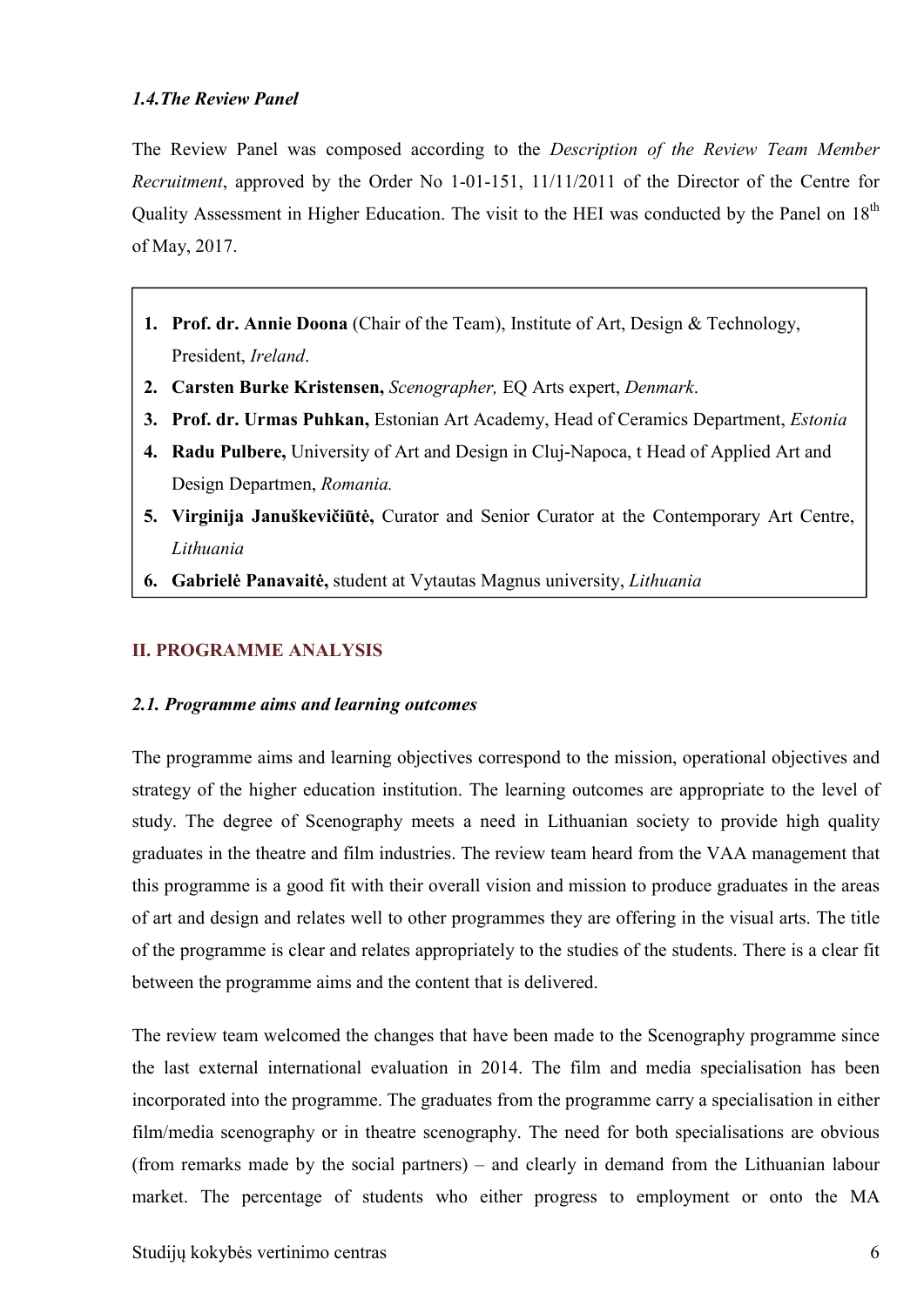Scenography programme is high. A survey carried out by senior management covered 41 students, of these 39 worked within their specialism and 2 in related fields of employment.

The title of the programme, the intended learning outcomes, the content of the programme and the qualification to be obtained are clear and well-tuned. The learning outcomes and qualifications are clear and well understood and appreciated by the social partners. All across the interview panel the review team noticed a very warm and engaged response to the programme, its content, its facilities and teaching personal, its social setting, and the reception of the graduates in the professional world.

The programme aims and learning outcomes of the programme are clear and accessible (VAA website). The studies in the MASD department of VAA are organised in accordance with the national legislation, internal documents of VAA (the Statute, the Study Regulations, mission and development strategy of VAA, Code of Academic Ethics, etc.), Descriptor of Study Cycles, and the Descriptor of the Study Field of Art. The programme objectives and intended learning outcomes corresponds to the mission and the strategy of VAA.

The previous recommendation from the last review mentioned (2014) the learning outcomes as an area of improvement. The review team found that the programme aims are clear - but the learning outcomes need to be more clearly articulated especially when it comes to communication with the students. All information about the programme, aims, subject, teachers, student work, information about exams and assessments is publicly available. The VAA website provides information about the above, mainly in Lithuanian.

The programmes objectives and learning outcomes are in line, and relevant to the society and the labour market needs. The programme is commended, by the graduates, as well as the social partners for its understanding of the new and recent developments in the professional world. The students from the programme are rated as excellent from several social partners (chair of the Lithuanian Film Board, the producer from Baltic Film services and staff from the Lithuanian Opera and Ballet theatre). Social partners commented on the student's ability to adapt to challenges in the labour market. Collaborative skills and production of new ideas and insights were also commended by the social partners. The social partners mentioned that the encounter with students also gives them, as employers, a chance to learn new things.

The programme objectives and learning outcomes are in line with the demands of the Art study field descriptor and are linked on academic and professional requirements. The monitored artistic work from the students and both specialisations (Theatre scenography and Film and Media scenography) demonstrate skills and understanding of the core subjects and the ability to show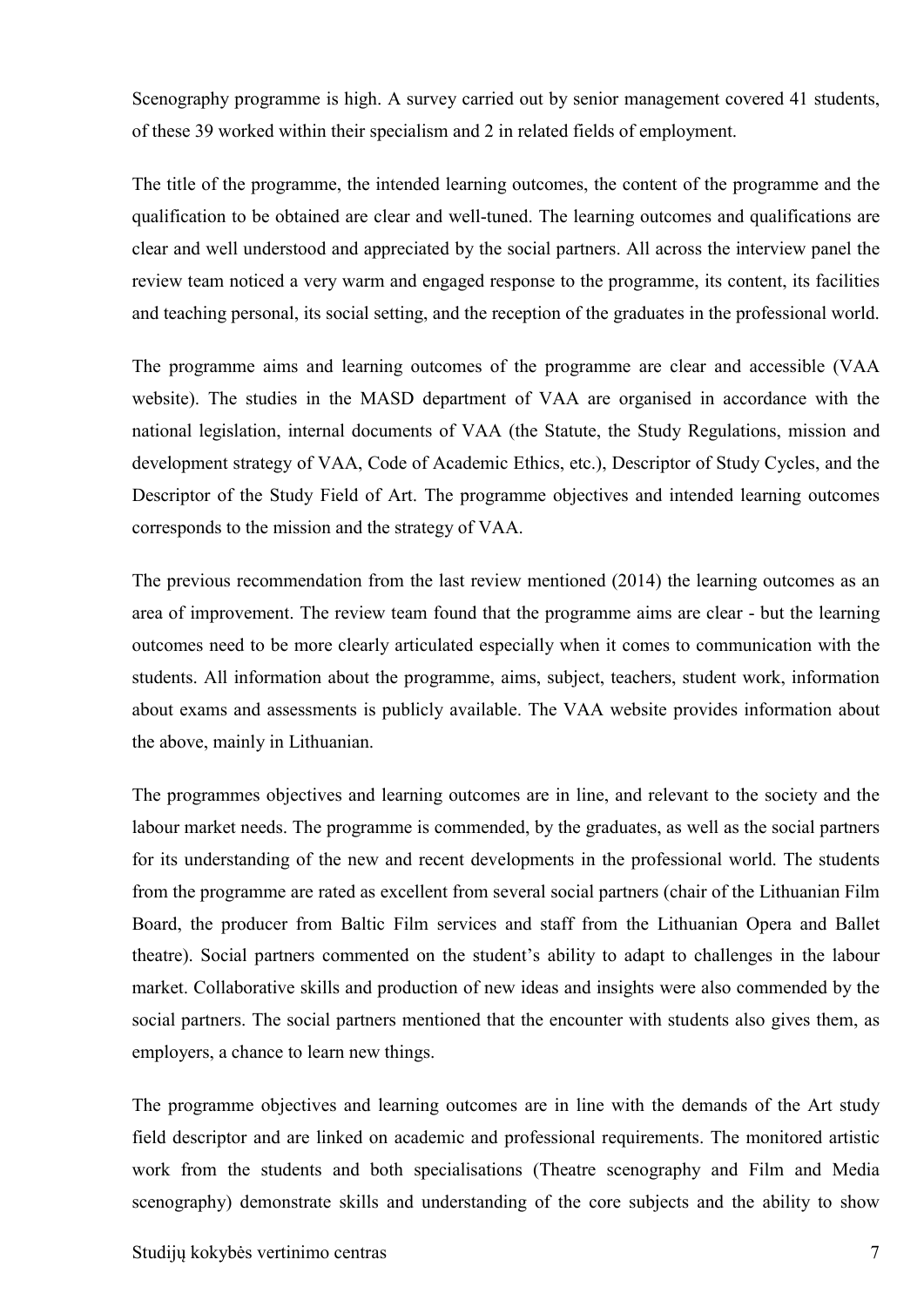original and independent work .However the review team noted that the final thesis work from the BA students' needs to be more consistent and in line with the areas of the BA programme. The management, the teachers and the students clearly understand, and are able to express, the requirements of a first cycle programme (level 6 in the Arts study field descriptor).

### *2.2. Curriculum design*

The programme structure is in line with the legislative requirements. The programme is defined in accordance with Order No. V-2212 of 21 Nov. 2011 the Dublin Descriptors (2004), The Descriptors of Study Cycles (2011) a of the minister of education and science of the republic of Lithuania on the descriptor of study cycles well as Descriptor of the Study Field of Art – and Integrated Development Strategy of VAA (2012-2020) and The statute of VAA (No. XI-1536) and the study regulations of VAA (11 January 2006). The scope of the programme is 240 credits (ECTS): General subjects of university studies – 24 credits, study field subjects – 2016 credits, internship – 15 credits, final thesis – 24 credits.

The content of subjects corresponds to the type and the cycle of studies. The contents of subjects and study methods enables students to achieve the intended learning outcomes. The study subjects are spread evenly – starting with basic university subjects and basics in technical and theoretical skills. The curriculum provides a consistent, logical and strong structure, from the basics towards a level of complexity in the curriculum. The subjects are well defined and not repetitive. The first 4 semesters provide fundamental knowledge – primarily based in common themes derived from observations regarding space/dramaturgy/body/costume. The ability to move from an idea towards a formulated concept, and further on to a realized actual performance is supported by the curriculum. A consistent focus is given to developing drawing and painting skills. The review team commends a strong emphasize on classic drawing skills/sculpture – this was also mentioned as a positive aspect by the students. The review team also acknowledges the changes in the programme regarding an earlier implementation of watercolour as an important tool.

The review team recommends that the programme management still needs to improve knowledge and skills in drawing and lighting software (technical and artistic) – especially when it comes to use of the most recent and updated versions of the software. This was mentioned by the social partners as an area of development. The student group supports a continuing development in the use, and knowledge regarding e.g. projections, and knowledge about new technology in this area. This area has been upgraded since the last review (3d mapping e.g.), but further attention to this increasingly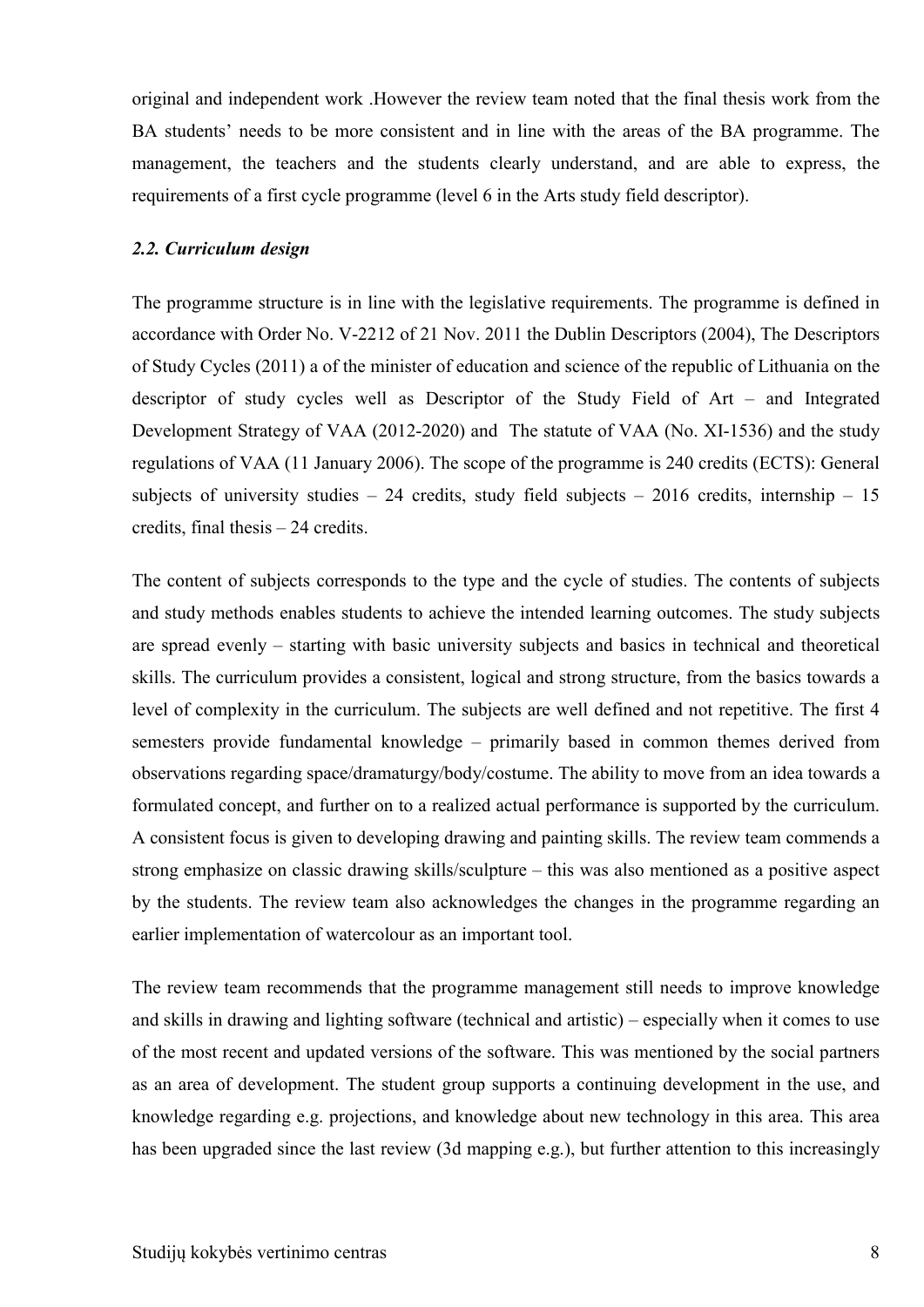more and more important area is needed. Overall the content of the programme corresponds to the latest academic, and artistic achievements but the technological areas still need to be improved.

Through the subjects given in puppet theatre the students gain valuable knowledge about dramaturgy, physical performance and working with light and sound. This is particularly enhanced by the introduction of a small black box rehearsal space - and experimentation spaces as recommended by the latest review team (2014).

The students also mentioned the emphasis given to stage lighting as an important improvement in the programme (e.g. delivered in cooperation with the black box theatre in Art Printing House). The review team regards the efforts implemented in Stage Visual Language towards a contemporary approach towards new tendencies in theatre and performance art as good practice. International workshops such as "Extreme costume" and workshops in Nida Art colony e.g. show an excellent effort to bring a new understanding to the position of the scenographer as, also, an independent and creative artist.

As a response to the recommendation from the 2014 evaluation, a pilot programme in management has been introduced. The theme is how to work as an independent artist, and it takes place in the 2nd semester (e.g. budgets, PR, management). The review team recommends making this element compulsory in order to ensure that all students have access to the range of business skills necessary to find employment or to work as a self-employed scenographer.

As mentioned by the teachers group, a focus has been given to providing knowledge about research methodology. It is now introduced in the early stages of the BA programme, as a qualifying tool. The initiative provides a general logic as a tool for those BA students who might continue on the MA scenography course. But it also works and a qualifying tool for the BA students to express, formulate and present their artistic intentions for a bigger audience e.g. students, teachers and social partners. However the review team stills finds that the theoretical parts of the BA thesis need to be improved.

The scope of the programme is sufficient to achieve the learning outcomes. The first four semesters provides fundamental learning sufficient to proceed into the specialisations of Film/Medias, Scenography and Theatre Scenography from Semester 5. Semesters 5-7 are focused on developing further and more advanced competences within the specialisations. The focus and practise and collaborative projects with students - from LMTA (Lithuanian Academy of Music and Theatre) – and regular encounters with theatre and film professionals are sufficient and commented upon favourably by students and social partners. The film scenography students are provided with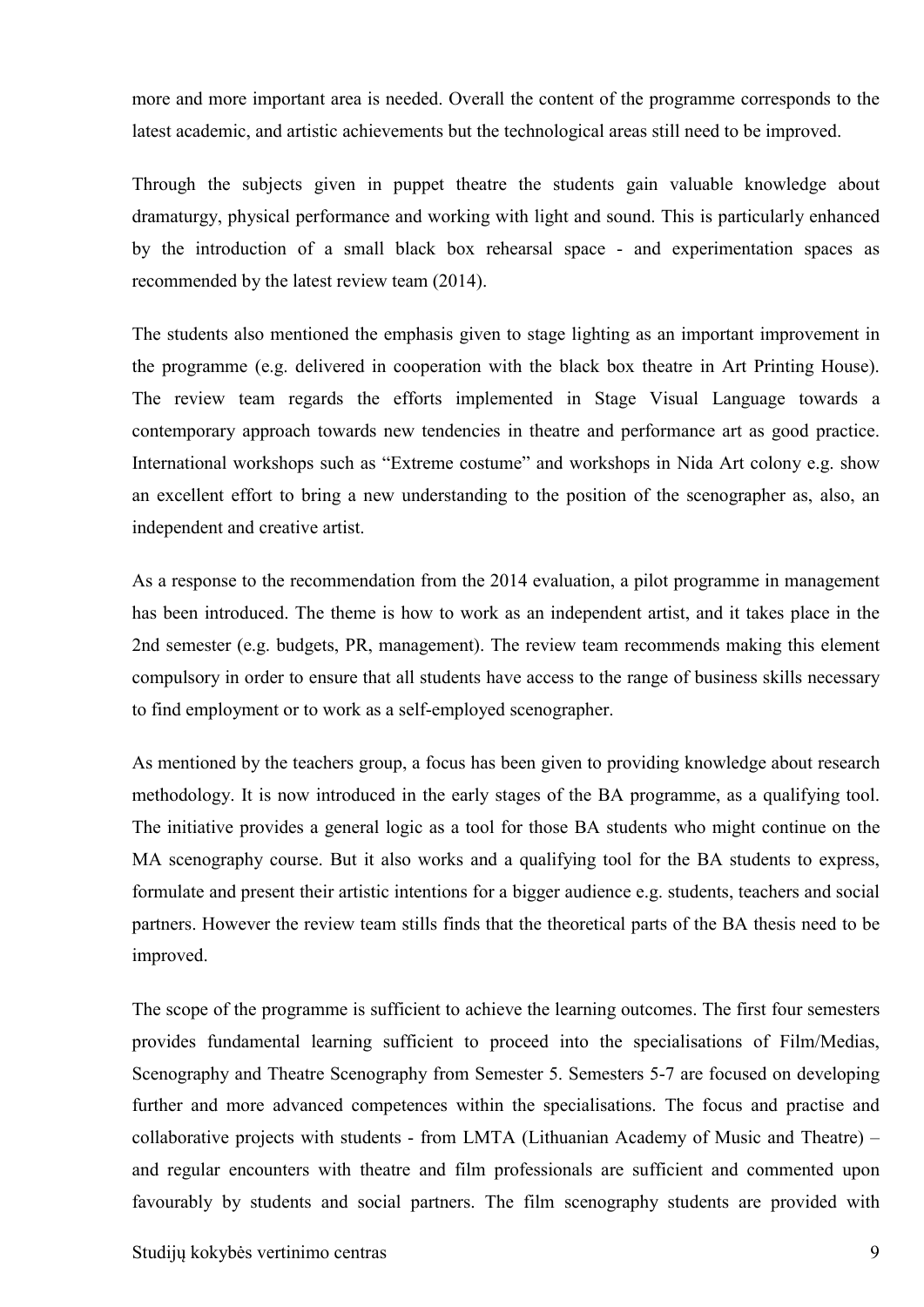possibilities to work with recent and professional technical equipment in the "Incubator" - and in projects within the facilities of LMTA. The social partners expressed the wish to enhance these practises even more, if possible. The students are in high demand because of their skills and their approach to collaboration (SP).

The teachers also challenge the students to take on new views on their own creativity and abilities to engage in new artistic strategies, for example, through the 10 Euro projects. Provided with a 10 Euro budget the students create projects to be presented/ performed for a diverse group of spectators. The project is an example of the recent focus from the teachers on developing selfmanagement skills and independent entrepreneurial abilities as recommended by the 2014 review.

The final 8.th Semester - is devoted to the final thesis. The review team – after viewing examples of 4th, year theatre specialisation and film/media specialisation final work, regards the final artistic outcomes as good, but sees the written parts of the final works to be an area for further improvement. The opportunities given to present the work publicly, though screenings/exhibitions and with invited graduates and social partners, is good practice.

In the SER it is stated that the study programme committee meets at least twice a semester (after interim reviews and examinations) to discuss the achieved results. Students, lecturers, graduates and social partners are invited to participate in the meetings. The meeting with the teachers addressed the new focus given to recent developments within the arts. The new focus supports new insight in the dramaturgical aspect, the design aspect and the directorial aspect. The review team commends these initiatives.

The programme team were aware of the need to benchmark. The content of the programme is benchmarked through visits to similar programmes (Porto University of the ARTs, Latvia Academy, Luz, Bologna, PQ) and from international teachers, seminars and comparative internet investigations. Students who return from Erasmus exchange feedback into the department (e.g. PQ (Prague Quadrianale), Bologna, Latvian Academy). Students feed into the programme informally through open discussions with teachers and management. Feedback from student is also obtained by means of formal surveys, the participation rate in these from students the review team met appears to be good.

The scope of the programme has been improved. The recommendations from the 2014 review regarding a more formalised approach to the projects between LMTA and the BA scenography programmes have been implemented and formalized. The scenography students now receive credits for the projects carried out the with LMTA students.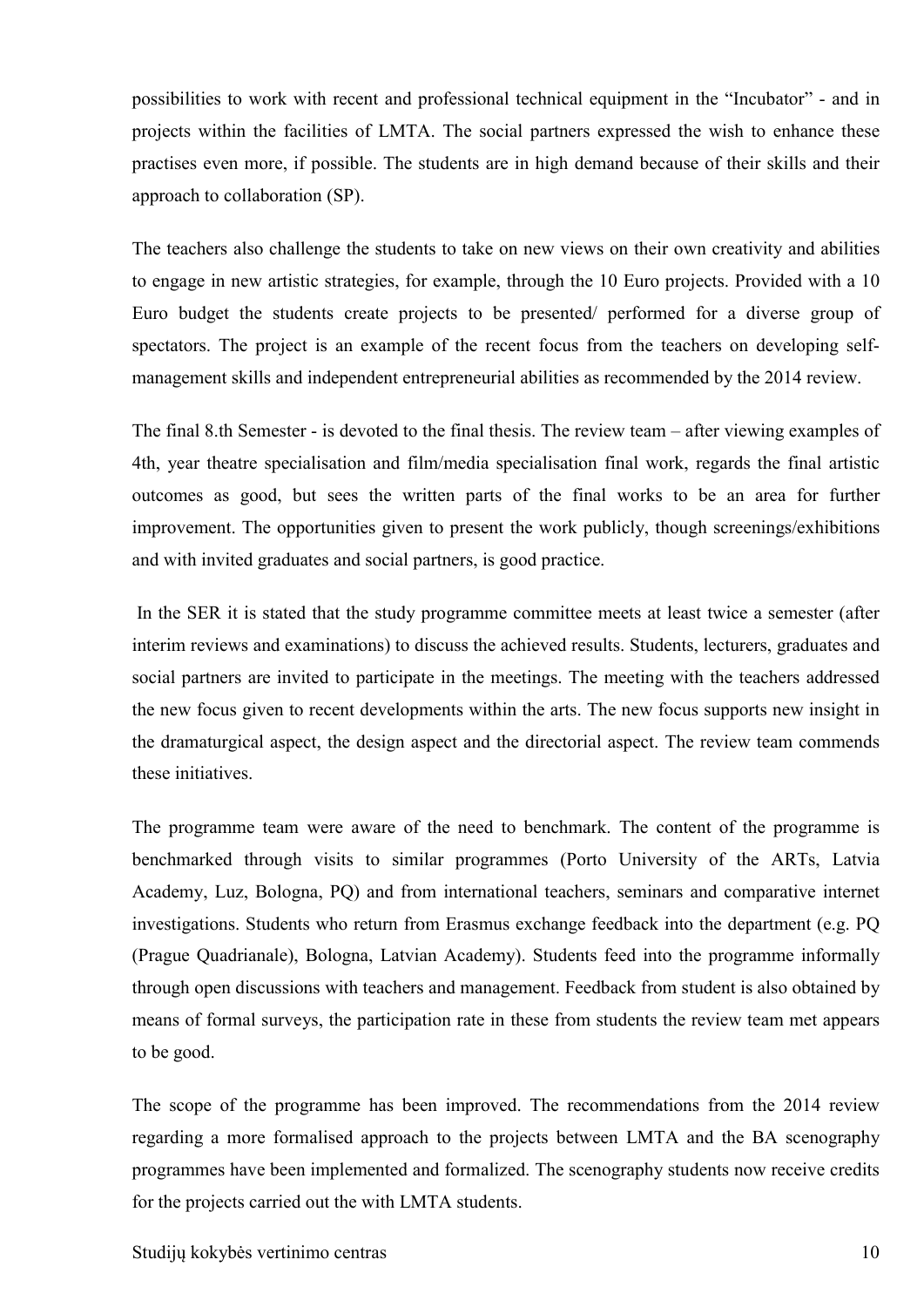## *2.3. Teaching staff*

The teaching staff meets legal requirements. There are 12 permanent teachers (2 professors, 4 associate professors and 6 lecturers) and a number of lecturers giving mandatory university subjects. The teachers are all established artists or scientists. Teachers are participating in pedagogical, practical and scientific learning programmes provided by the VAA.

The teaching staff are encouraged to and do use the opportunities within the VAA to improve their qualifications in pedagogical, scientific and practical activities. The "VAA Plan for lifelong learning strategy for 2016-2020" was implemented in the programme by following Erasmus and Nordplus activities (the teachers international mobility in the period 2013-2016 shows participation of 15 members of staff and additional participations in other international activities (professional engagements e.g. (SER p. 25)).The department mentions the promotion of teachers participation in courses for developing of pedagogic skills as an area of improvement (SER p. 27). Traineeships, courses, and personally funded traineeships were carried out. The activities of the Lectures Club (Teachers club), under the auspices of The Educational Art enter, were also followed by the staff.

The number of teachers and skills of the teaching staff are adequate to ensure the continuity and quality of the programme. The teachers are monitored (self-evaluation reports) by the head of department management team on a yearly basis, statistics and surveys regarding e.g. artistic and scientific achievements are collected. The VAA collects and analyses these and other statistics on a yearly basis. The management states the importance of these complementing activities to the daily work as lectures and supervisors within the department. If teachers aspire to obtain academic titles and improve their level of competence and status then these activities are vital.

The Review team analysed the turnover of staff. The turnover of staff is small, although the students appreciate the variety of the teachers and their acclaimed competences within their areas. They raised the question of the opportunity to engage new and fresh lecturers. This is in order to ensure the programme managements own agenda – about providing this most recent knowledge and competencies from the art field (SER p.22).

There are 12 permanent teachers in the programme. The staff consists of a varied group when it comes to age and gender. The majority of the teaching staff are in the age group 35-44 (6), the next group 45-54 (4) and from 55 onwards (2). The review team does not regard age as a valid measure for a teacher's qualification, but does recommend the department to engage teachers on the cutting edge of recent developments in art and technology.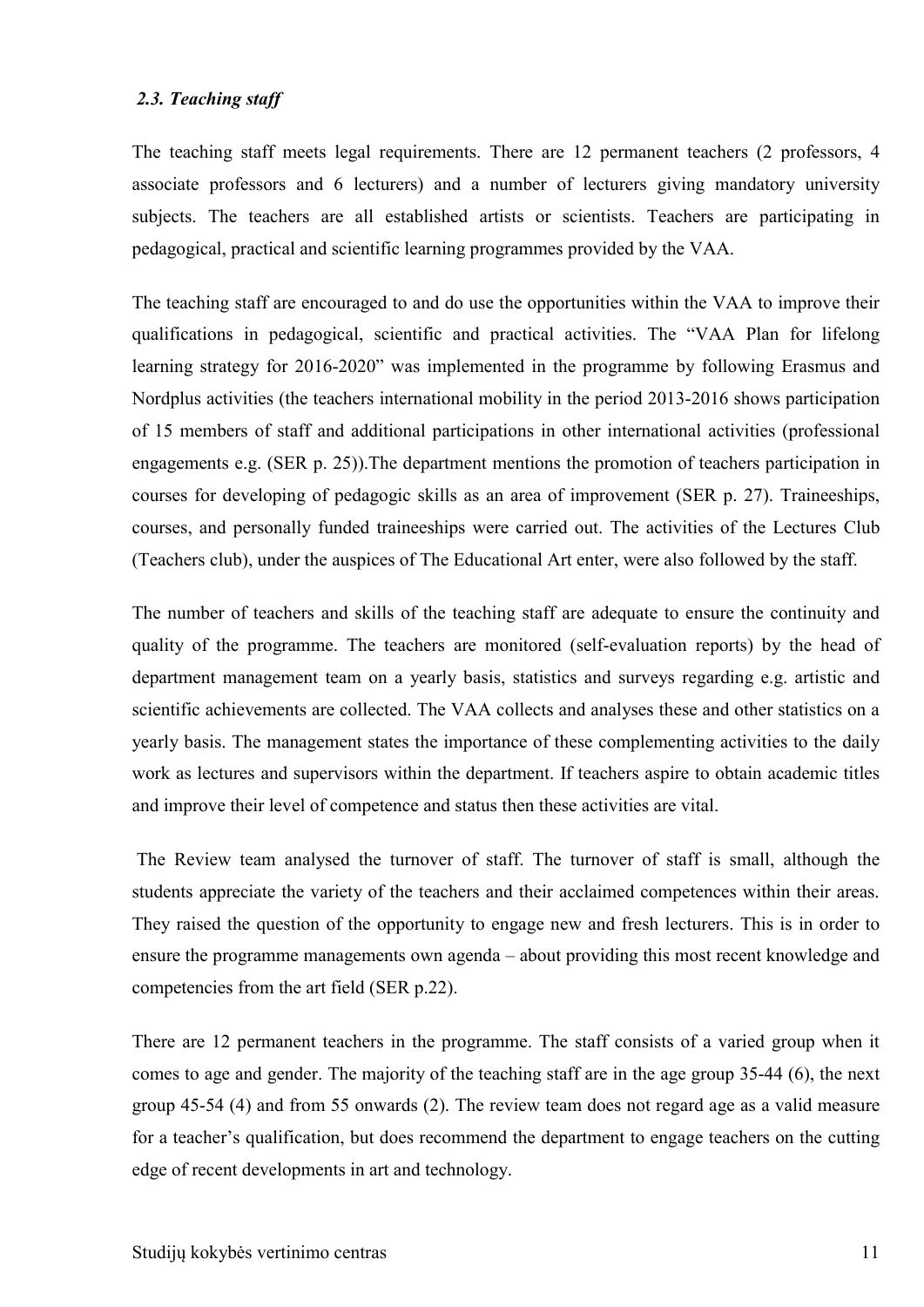The teaching staff are actively pursuing goals in the theatre and movie industry in Lithuania. Many of the teachers are also engaged in other areas of artistic and intellectual practise e.g. participation in theses defence, admission examination, assessment, exhibitions, group exhibitions. The review team noticed a very enthusiastic and committed group of well qualified teachers. The students commented on the skills of and the easy access to the staff.

The department involves foreign teachers into the programme when possible. Numerous visits of international artists have been engaged by the VAA (11 visiting teachers from 2013-2016). Especially pointed out by the students were the activities in the Nida Art colony, with intense workshops in e.g. in light, but also workshops in extreme costumes was mentioned as a positive.

The professional development within the VAA is regulated and carried out through a yearly certification and monitoring of the staff. A report for annual and scientific /artistic results is published and indicated in the overall Rectors report. The data is discussed in meetings in the programme and in the study programme committee (SER. P 25)

## *2.4. Facilities and learning resources*

The premises for studies are adequate in size, number and quality. The programme has 16 rooms/spaces amounting up to 500 m2 at their disposal. The department has recently obtained four new spaces in the vaults. This has enabled the department to establish one black box space for experiments and cross disciplinary exercises. This was recommended by the 2014 review panel. The connections to Art Print house as a gallery facility and as a black box facility has improved the opportunities for students to gain knowledge about e.g. light, a multipurpose black box stage and a real 1:1 opportunity to explore the real relation of the performance to the spectator.

Wifi is available to the students. Educational equipment (e.g. projectors, monitors, sound, computers, video equipment, and software for mapping.) is in place. The review team supports the department's wish to renovate and maintain the building and keep it up to date also in regard to heating/thermal insulation.

The library and technical facilities are adequate and up to date. The description of the library facilities (SER p. 30) shows an updated facility with updated online research bases (19 research databases), relevant books, monograms, albums, magazines for the programme. Also of great relevance to the programme is the stored fund of student work, methodological materials from the teaching staff and thesis work. This fund is stored digitally within the premises of the programme. The library is reachable online via proxy tool, for the members of the VAA community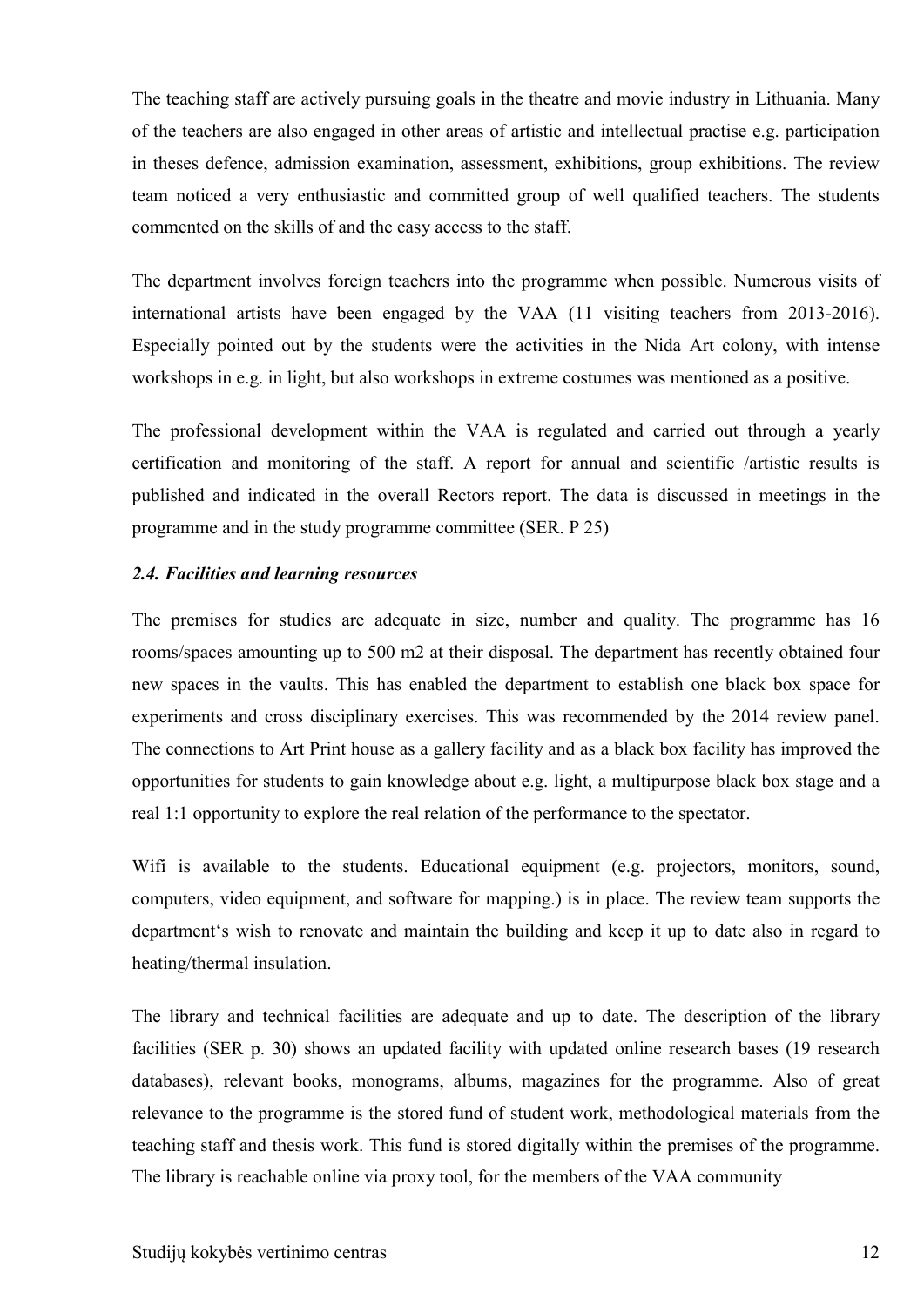The review team note that particular attention needs to be given to access for students/staff with mobility challenges and also consideration to health and safety (for example, ventilation in student workshops in the main building, the basement black box).

The review team recommends the programme management to implement further knowledge and skills in drawing software (technical and artistic) – when it comes to use of the most recent and updated licensed versions of the software. This was mentioned by the social partners as an area of development. The student group supports the development of the use and knowledge regarding projections - and new technology in this area.

The department provides possibilities for student placements. These are usually carried out in September each year. The department has a strong connection to the professional workplace in Lithuania. The interest from e.g. the film industry and from the opera and ballet theatre is very high and social partners would like even to receive even more applications from students to participate in placements/internships.

### *2.5. Study process and students' performance assessment*

The admission requirements are well founded and carried out in accordance with regulations. The admission system is centralized and based on secondary school grades a minimum of 2 in specific subjects is required in order to come into consideration for the application procedure (e.g. Lithuanian language). A group of teachers and specialists selects applicants, who submit portfolios and other material, and takes an exam in visual skills. The selection is carried out by professional artists and professionals from other HEI. The jury is headed by a professional (teacher, academic, and artist) outside of the VAA. The MASD has reservations about the system, which leaves them, sometimes, with students not fit for the study on this programme. The view is that a more controlled intake with a direct contact between the department and the applicants would provide more suitable students. The numbers of applicants has dropped from 15 first priority applicants (2013) to 7 (2016) the intake of students dropped over the period from 10 (2013) to 6 (2016). The review team is concerned about the dropping application rate and recommends the department and the VAA to strongly consider ways of attracting more applicants.

As expressed by the social partners the graduates of the programme are highly appreciated in the professional world. The graduates are commended for their artistic skills, their collaborative skills and their general abilities to adapt to changing work scenarios. The students are also commended for their engagement in collaborative projects with students from other institutions (LMTA).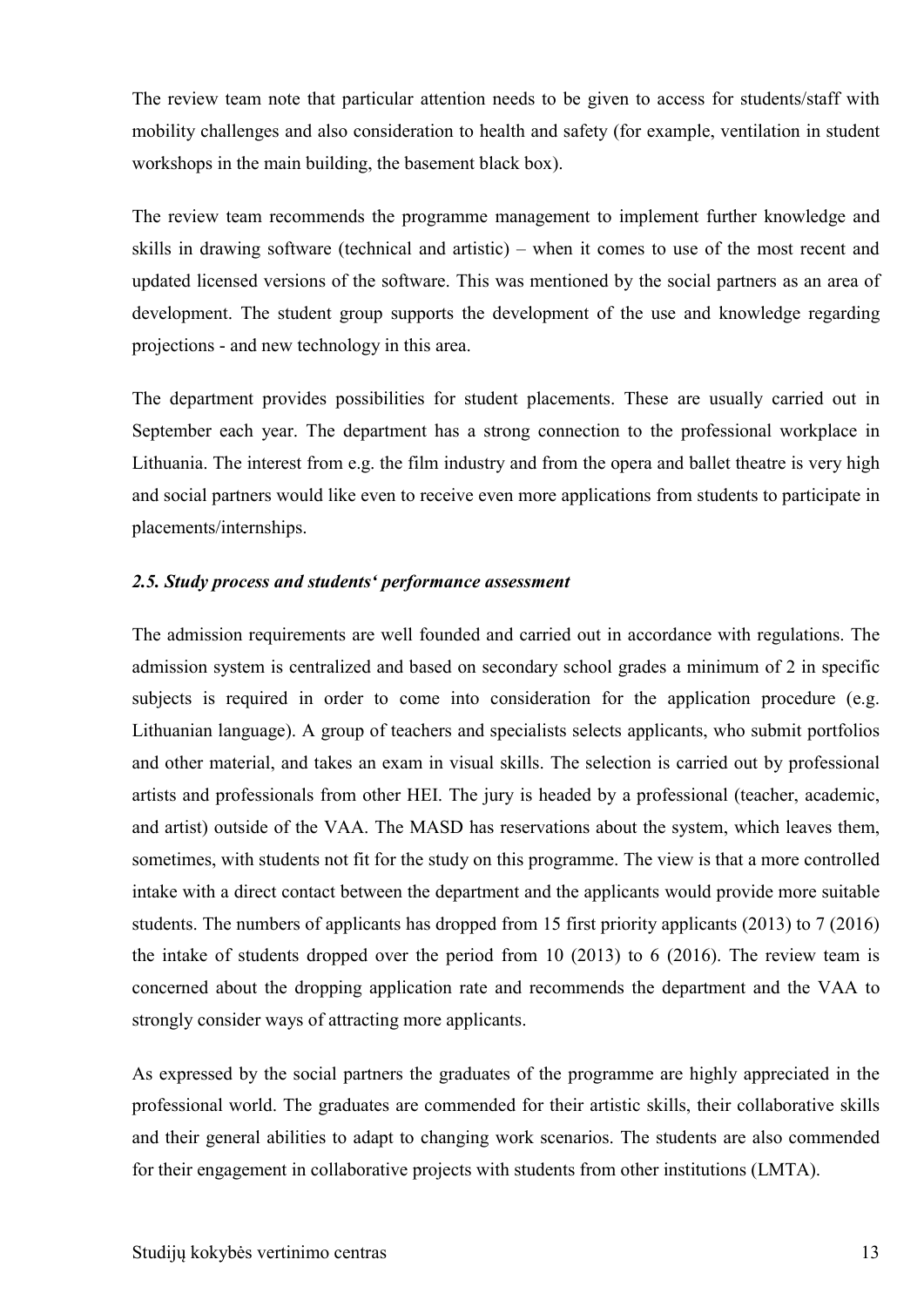The programme corresponds to the state economic and cultural future development need. The employability is high (2012-2016; 27out of 34 employed and 6 studying ) – most BA students do either continue to work within their specialisations or in related fields or to continue on to other MA programmes within the VAA (SER p. 42).

The organisation of the study process ensures an adequate provision of the programme and its learning outcomes. As a part of the ongoing quality assurance the study programme committee holds meetings at least twice a semester – usually once per month (after interim reviews and examinations SER p. 44) to discuss the achieved results. Students, lecturers, graduates and social partners are invited to participate in the meetings. A QA group for BA and MA students meets twice a year. Teachers from outside the department are also invited. The teachers club organises thematic workshops on aims and outcomes. The implementation of the programme is supervised by the study programme committee and discussed by the department and the Council of the Faculty (SER p. 46).

The students are encouraged to participate in research and applied activities – through the workshop e.g. in Nida Art colony and various increasingly more independent approaches throughout the curriculum. The students have opportunities to collaborate with directors, performers, choreographers, and musicians from other institutions (LMTA) – and are encouraged to engage in a variety of activities to underline the interdisciplinary and multidisciplinary characteristics of the study field. There is no grading system for informal work, but the VAA has set guidelines for these activities. The general view is that these activities are very rewarding for the students to gain maturity and knowledge. A formal grading has been introduced in relation with joint projects with LMTA students.

The students are active in ERASMUS exchange programmes. Currently 3 first year students (2016- 2016) have been visiting BA programmes in Europe (Latvian Academy of the Arts, Estonian Academy of the Arts, Birmingham School of Art and Design).The scenography department also had visiting students from a number of countries (Accademia di Belle Arti di Bologna, Accademia di Belle Arti de Urbinoz Torino, Students from UJEP (Chezh Rep.), ESAA textile Roubaix, Wroclaw (E. Geppert Academy)). The department wishes to improve the financial opportunities so that all students have the opportunity to participate in exchanges. This wish is supported by similar statements from the student group.

The overall impression of the review team, and supported by statements from students, is that VAA provides an adequate level of formalized academic and social support. The students are aware of the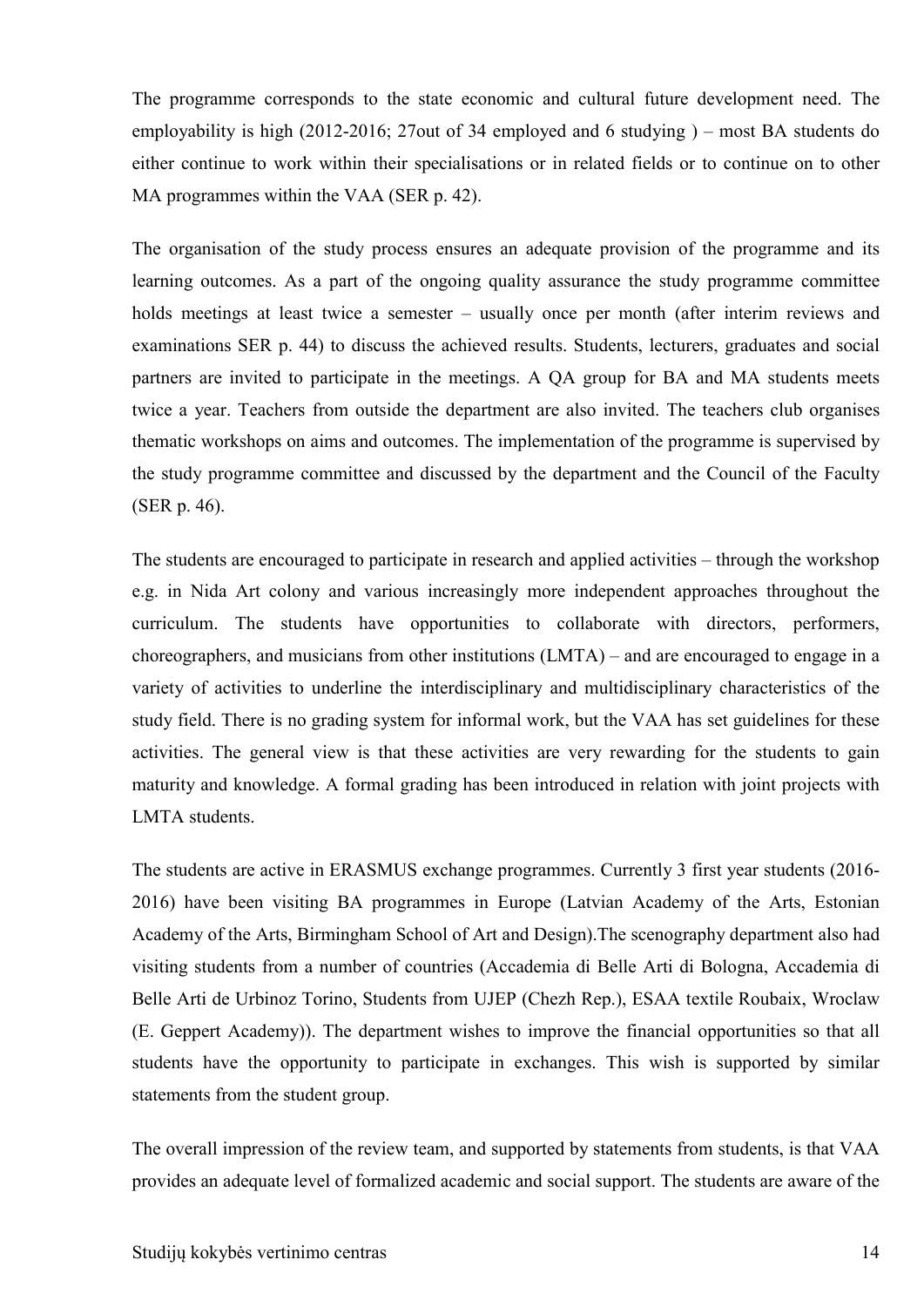implemented formal opportunities e.g. to receive psychological aid in case of need. The department also holds a strong tradition of good contact between staff and student and as commended by the students, the teachers and head of department are busy, but the doors are always open.

The system of assessment is also clear and understandable. Information and guidelines about assessment is publicly available and delivered on time. The students appear well informed about the content of their courses, the learning outcomes of the subjects and their assessments. The students are aware of their right to discuss feedback and eventually to complain regarding the assessment results if needed. The feedback from the department during interim and final assessments are in line with learning outcomes and curriculum. The feedback is based on examples of the work completed by the student.

The department ensures feedback regarding the professional quality of the programmes through surveys, and questionnaires distributed to the social partners. The department mentions this relationship and the questionnaires as an area for further improvement. The graduates from the programme can seek employment not only in theatre and film but also e.g. in teaching, individual artistic activity and art projects.

#### *2.6. Programme management*

The responsibility for the overall monitoring of the implementation of the programme is clearly allocated. The management (The senior administration of VAA, The Head of Department, and scenography) have formalised and frequent discussions about the status and further development of the programme. The contact is formalised through the Study Programme committee, the feedback from Social Partners, and feedback from students and teachers, which all is formalised through surveys. The senior management collects statistics on the various areas of concern. The review team was presented with a layout of a dynamic chart system to discovers areas of development (divided into three categories each given a colour code; red, yellow or green – for the need of action). From the review teams meetings with the programme management this system appears to be working. Every year the overall status report of the VAA is published and all collected statistical material is publicly available.

The internal quality assurance measures are effective and efficient. The outcomes of internal and external evaluations of the programme are used for the improvement of the programme. Examples about the use and implementation of feedback from reviews, social partners, graduates and student were given by the Senior Management. One obvious example was the attention given to the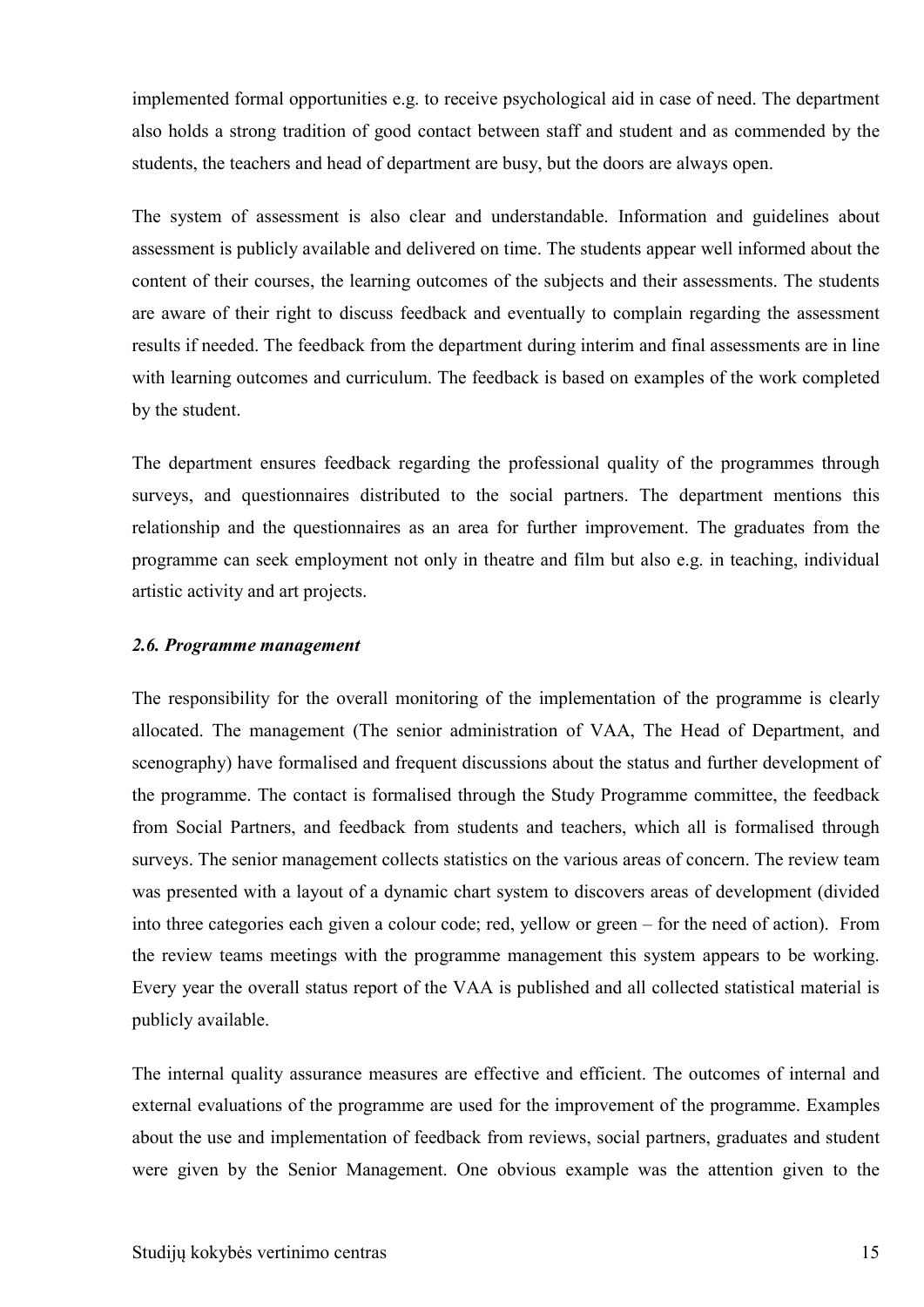implementation of recommendations of the 2014 review but also earlier mentioned initiatives on behalf of the social partners and students.

The review team commends the strong Quality Assurance systems in place – both in the department and as in the VAA generally. The VAA has a strong focus on QA and Enhancement. A long series of workshop, seminars and lectures with participation from the majority of teachers were carried out 3 years ago. The VAA has a study quality centre that makes recommendations to the various faculties and departments throughout the academy. The study result are collected and analysed, along with other data (e.g. teachers' performance).The study group on QA and E meets on a monthly basis.

Then department ensures feedback regarding the professional quality of the programme through surveys/questionnaires (SER p. 39) and through meetings in the Committee of the Scenography study programme, once per Semester. The surveys are distributed to the social partners, graduates and students. This is done along with intense informal communication at e.g. exhibitions, reviews, and performances. The department mentions this area as in need of further development. The department mentions feedback received by the stakeholders as direct course for upgrade of the study content in technological areas (3d mapping, modelling, laser cutting). The general feedback from programme and social partners is that the professional requirements are met by the quality of the graduating students. The student are commended for their abilities to adapt, collaborate and inspire in the professional world.

As a part of the ongoing quality assurance the study programme committee holds meetings at least twice a semester – usually once per month (after interim reviews and examinations) to discuss the achieved results. Students, lecturers, graduates and social partners are invited to participate in the meetings. A QA group for BA and MA students meets twice a year. Teachers from outside the department are also invited. The teachers club organises thematic workshops on aims and outcomes. The department Facebook (Lithuanian) page is updated and clearly is active in the day to day information between the programme and its users. The VAA website is an area for further development in its English language version. This is especially important in the light of the programmes desire to attract international English speaking students for the BA programme. The VAA website lacks visual update on recent student works in the presentation of the BA scenography. The review team recommends that all platforms and sources for dissemination are updated and regarded as an effective way of attracting potential students.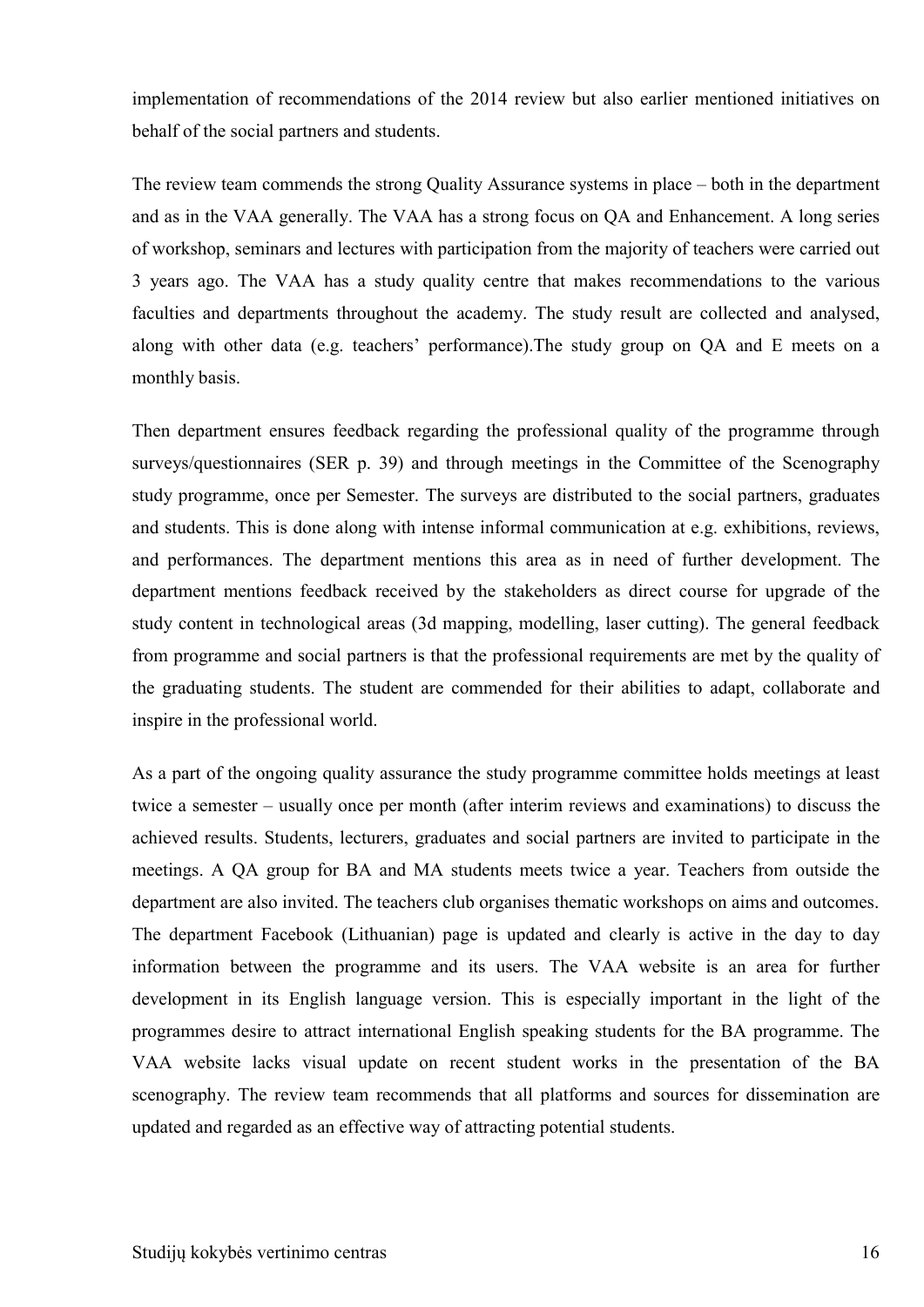## **III. RECOMMENDATIONS**

- 1. The review team recommends that the programme management still needs to improve knowledge and skills in drawing and lighting software (technical and artistic) – especially when it comes to use of the most recent and updated versions of the software.
- 2. The review team recommends that particular attention is given to access for students/staff with mobility challenges and also consideration given to health and safety (e.g. ventilation in student workshops in the main building, the basement black box).
- 3. The review team is concerned about the dropping intake rates and recommends the department and the VAA to pursue ways of attracting more applicants.
- 4. The review team recommends that all platforms and sources for dissemination are updated and regarded as a good way of attracting potential students.
- 5. The review team recommends the department to engage teachers on the cutting edge of recent developments in art and technology.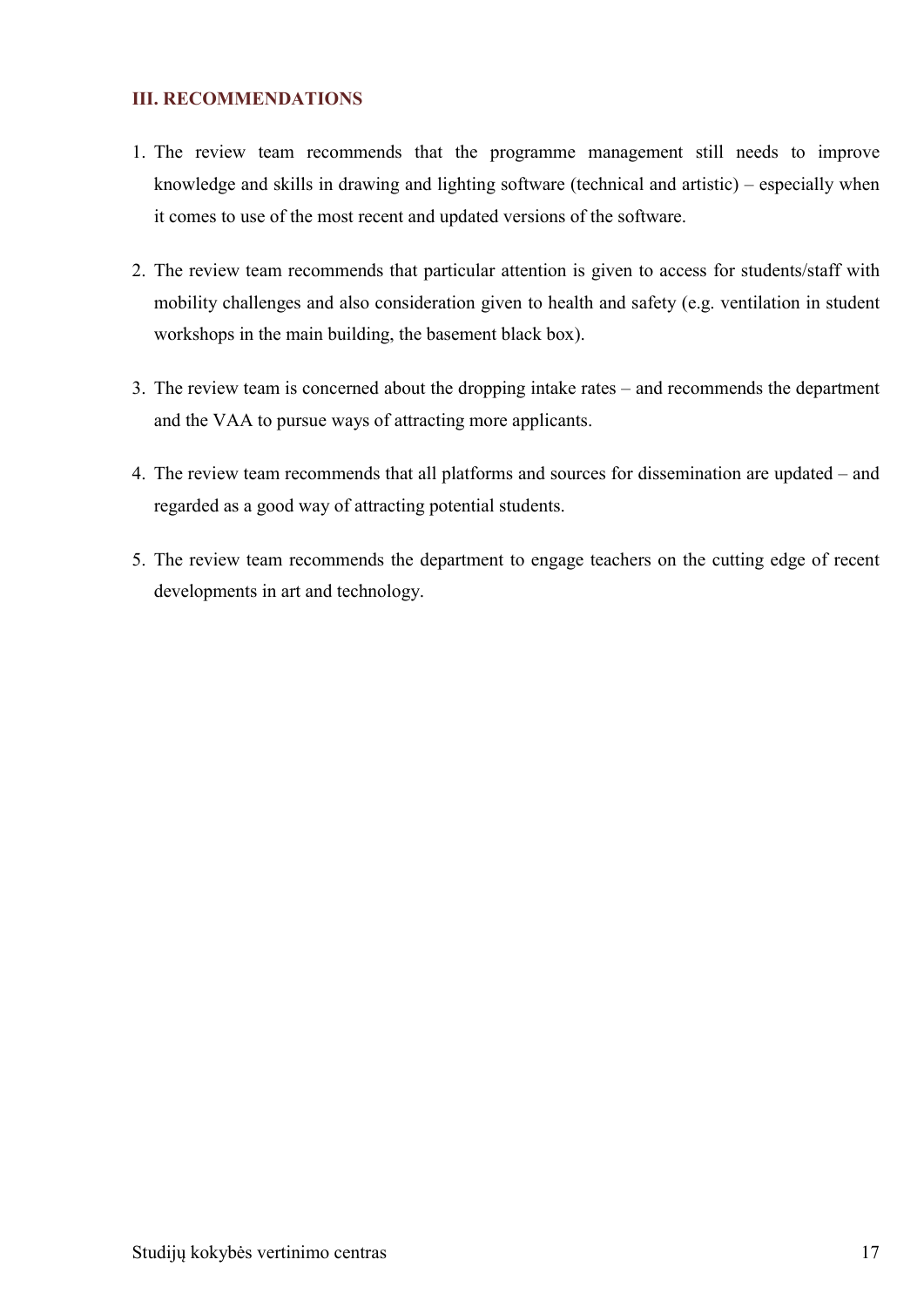## **IV. EXAMPLES OF EXCELLENCE**

The review team acknowledges the implementation of new areas regarding artistic practice and research practice into the programme. Projects that give the students abilities in interdisciplinary and collaborative activities, through which they can develop skills that covers the whole range of the stenographic practice from developing ideas to eventually produce a performance, presented for an audience (The 10 euro project in just one example, but also workshops and initiatives in Extreme costume, and workshops in the Nida Colony are to be mentioned). These projects also provides learning in self-management and general knowledge about e.g. budgets

The review team acknowledges the improvement in specific facilities that provides the students with good opportunities to develop understanding and practise of the importance of working in actual scale  $(1:1)$  –be it with puppets, performers, light, and sound. The improved black box facility also enhances the core collaborative skills of the students – in a practice environment where important experiences can be gained through projects.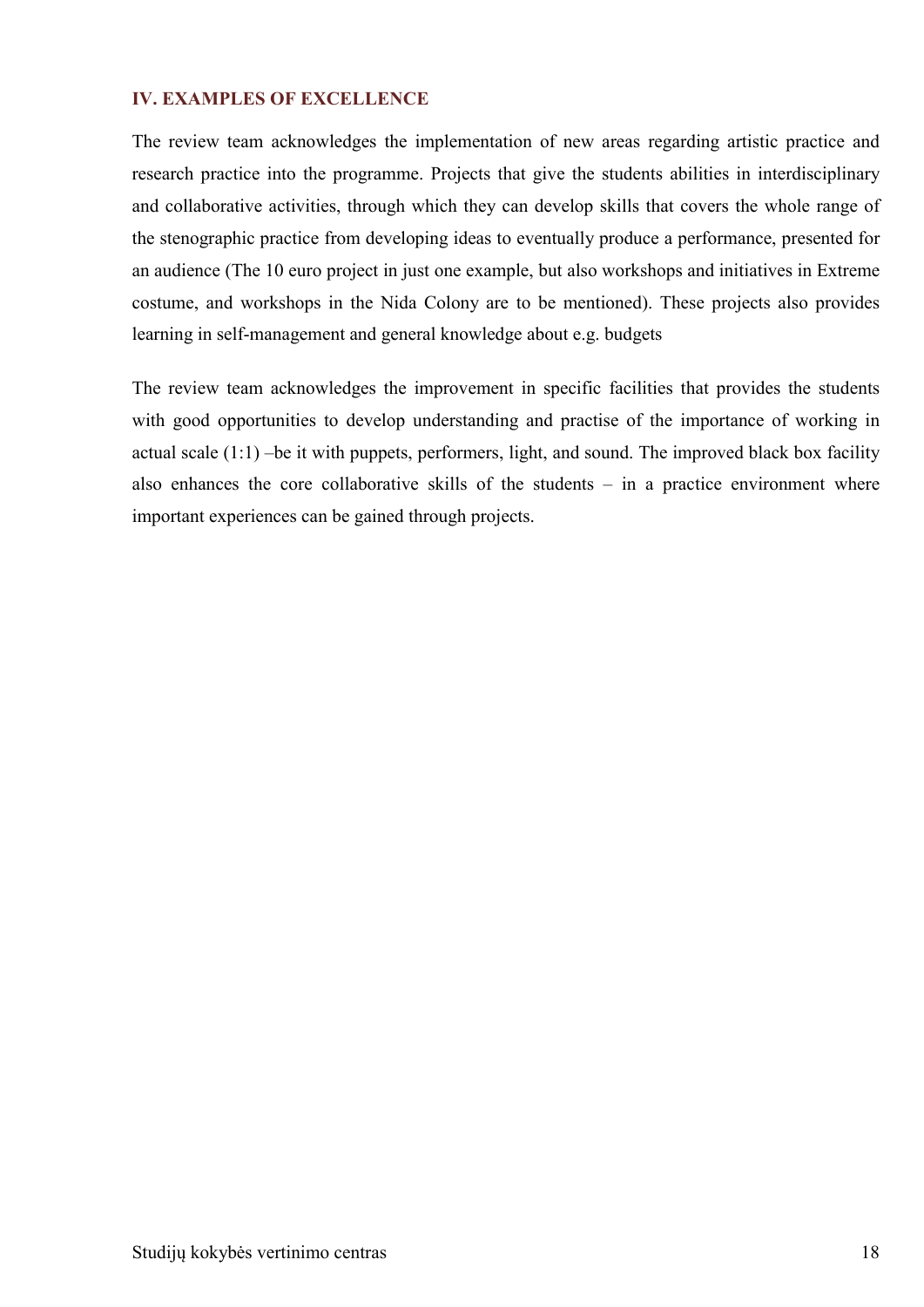## **IV. SUMMARY**

The programme has undergone changes since the last review. The programme now introduces two specialisations theatre scenography and film/media scenography. The need for both specialisations is recognised and welcomed by the social partners and the students. The programme aims and learning outcomes are clear and well defined. The review team encourages the department to maintain the focus on the learning outcomes to ensure they are accessible and formulated in a clear and understandable language. The programme objectives and learning outcomes are in line with and relevant to society and the labour market. The programme is commended by students, graduates and social partners for its understanding of the new and recent developments in the artistic and technological field. The review team also commends the efforts made to ensure the theoretical and intellectual approach – alongside the skills oriented approach – are maintained in the core subjects. The students from the programme are  $-$  as graduates and as placements  $-$  rated as excellent by the social partners. Their collaborative skills and ability to adapt, along with good abilities to generate new ideas and insights are welcomed in the professional world.

The curriculum is in line with the legislative requirements. The study subjects are spread evenly and are not repetitive. The curriculum contains general university subjects and relevant subjects related specifically to the core scenography basics and specialisations. The curriculum provides a consistent and logical strong structure - from the basics towards the more complex levels. The first four semesters introduce basic tools and research methodologies, and the specialisations are carried out from semester 5-7 .The final semester is devoted to thesis work. The programme is praised by the students for its highly relevant teaching and learning in classical drawing and painting. The programme is recommended to ensure updating and implementation of relevant software and teaching, regarding various light-, projection- and drawing software. This was mentioned by social partners and students. The scope of the programme has been improved in relation to introducing a pilot programme in self-management in the field of art. The review team encourages the programme to maintain and develop this initiative. The focus given to students possibilities to engage in interdisciplinary work with other groups of students from the areas of performing art and film/media is a strong improvement made to the programme. The relationships to LMTA have been formalized and reveal an opportunity for even stronger collaboration. The film/media student are provided with up to date learning and are given opportunities to work with students and professionals in realistic circumstances.

During the interviews and through the reading of the SER – the team noticed a very engaged and appreciated group of teachers. The students and the social partners appreciate the variety of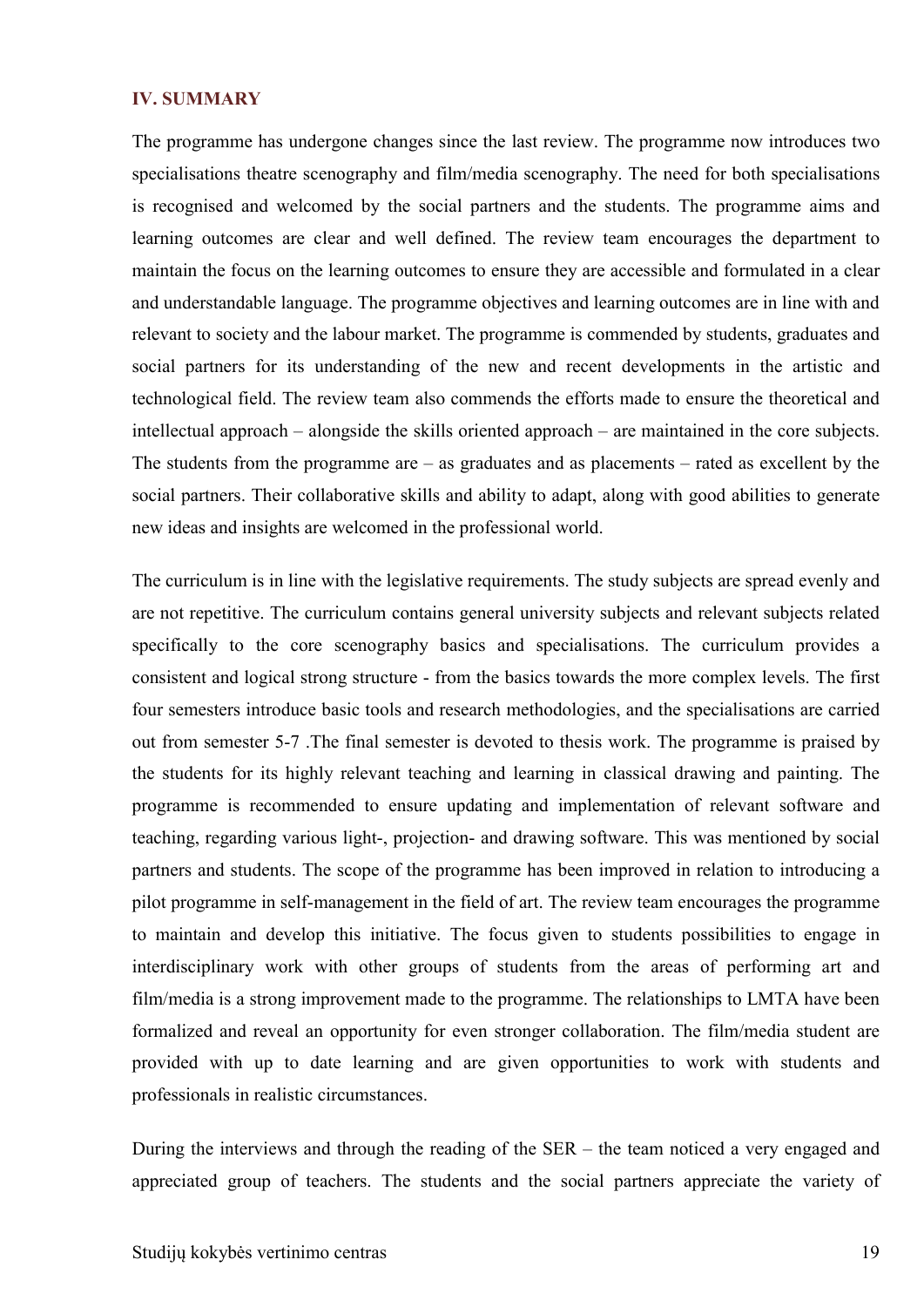specialists and professionals within the programme. The teachers are participating in activities within the VAA – through training, lectures, seminars, annual feedback surveys, Erasmus programme activities – in order to improve their skills and competencies. The review team supports the Departments aspiration to grow the qualifications and pedagogical skills of their staff – and the aspiration to bring in new staff with a diverse range of expertise and experience. While the review team noted that the turnover and balance in gender and age of staff is good, the students still mentioned the need to bring in new and fresh teachers to the programme. Opportunities for international mobility are in place – for the teachers, and for international visiting teachers. The team noticed the care given to benchmarking through visits, feedback from homecoming students, visits to similar programmes abroad and internet surveys.

The facilities for the studies are adequate in size, number and quality. The programme recently introduced new spaces in the vaults providing new and welcome opportunities for the students to carry out experimental and collaborative work at real scale, with light and sound. The connections to Art Printing house and LMTA provide enhanced opportunities for stage lighting, film/media facilities to support the learning outcomes. The library is well equipped, and contains relevant material in all formats as well as publications in book, magazine formats and as in e-based formats. The library is accessible through Internet for the students as well. The review team recommends that the facilities for student/staff with mobility challenges are improved. The review team also recommends that recent and updated software for light, drawing programmes is updated and available to the students.

The organisation of the study programme ensures a proper implementation of the programme and achievement of the intended learning outcomes. As expressed by the social partners the students are highly appreciated in the professional world. The department provides placements for the students. Social partners would like to see even more applications from the students to participate in internships/placements. The students participate in mobility programmes and bring valuable knowledge to their own study experience – as well as to the department through feedback. The department wished to improve the financial opportunities for student mobility, as commented upon by the students too. The students participate in artistic research and applied activities and are encouraged by the department to do so. The activities in the Nida Art Colony and participation in various workshops are significant and important for the students, to gain independent artistic profiles and competences as are the activities with the LMTA/Incubator e.g. The overall impression of the VAA is that sufficient formalised academic and social support is available, and the review team noticed a warm and open relationship between department, teachers and students. The students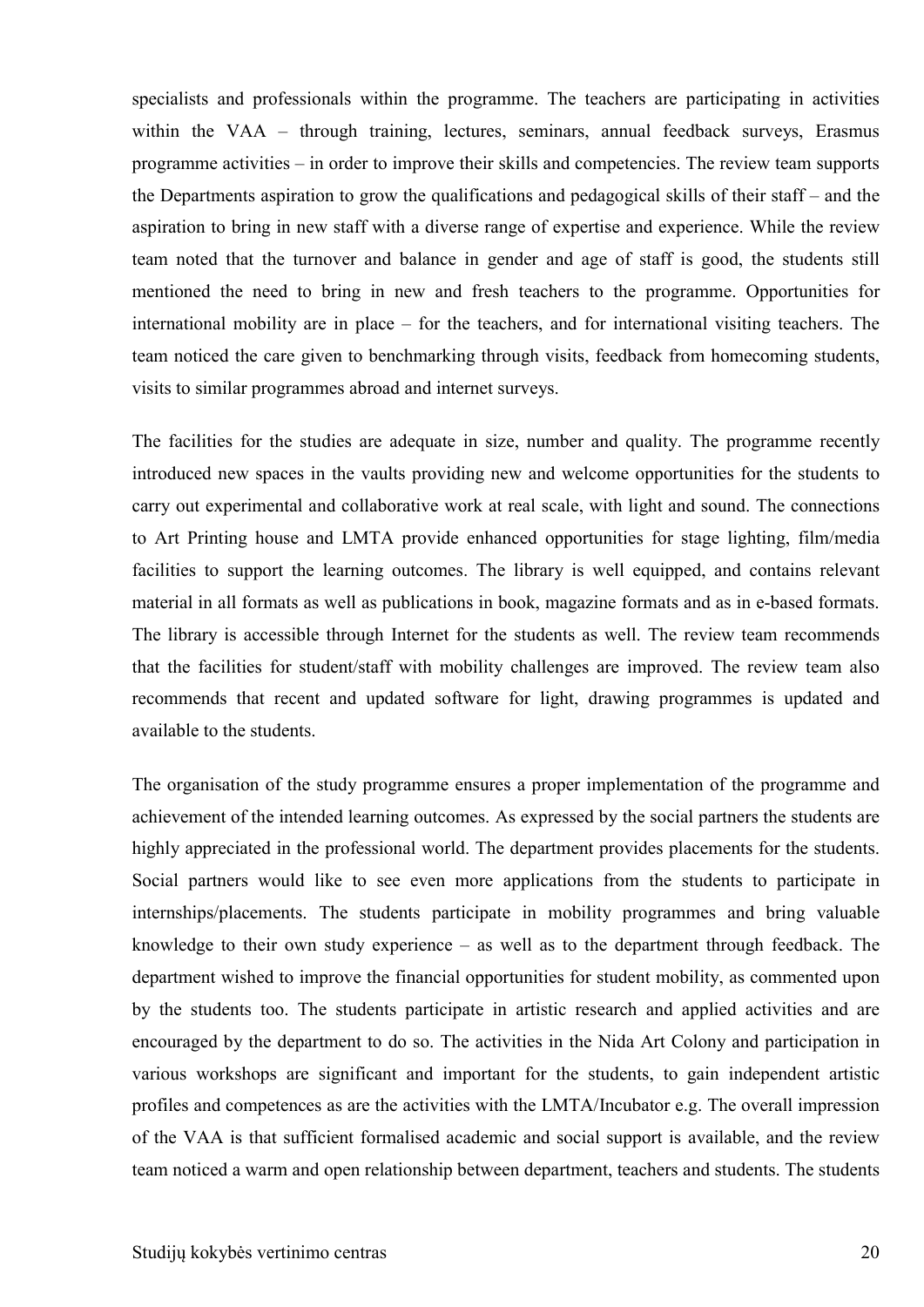are provided with relevant information about assessments, dates and assessment criteria and possibilities to discuss and eventually complain over grades with good procedures available.

The overall responsibility for implementing the programme is clearly allocated. The management (the senior administration and The Head of Department) have formalised and frequent debates about the quality and aims of the programme. Feedback from social partners, graduates, students and teachers are collected and used as valuable material to monitor the programme. Outcomes from These external and internal evaluation are –as recommended by the 2014 review – used to introduce new and relevant subjects and elements. The organisation of the study process ensures an adequate provision of the programme and its learning outcomes. The review team commends the strong Quality Assurance system in place, and the strong focus on QA from the VAA generally. All information about the programme is publicly available on the VAA website- where the information is provided mainly and more substantial in Lithuanian. The department Facebook page, also in Lithuanian, is updated and clearly active. The review team recommends the programme to consider a more updated English version of the Facebook and to update the VAA website particular in regards to presented visual work by students. The review team commends the effort carried out throughout the VAA in order to improve the pedagogical training of incoming as well as permanent teaching staff. This was a recommendation from the 2014 review. The numbers of applicants has dropped from 2013 to 2016 as have the number on intake. The rates for employment are high, as are the general comments on the students' qualifications. The review team is concerned about this development, and even though commending the efforts pursued to attract students recommends that the VAA and the programme enhance their activities in this field.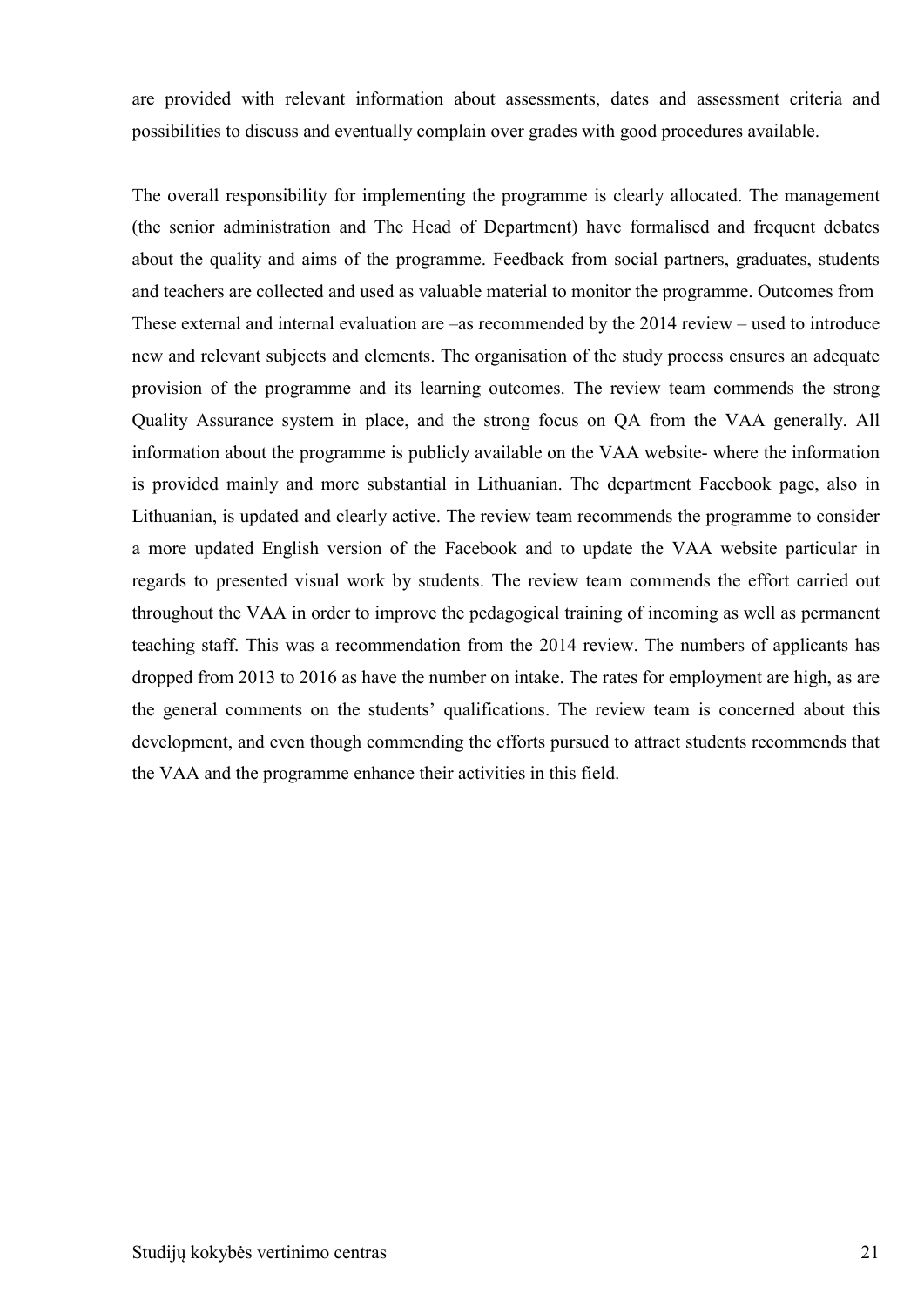## **V. GENERAL ASSESSMENT**

The study programme *Scenography* (state code – 612W19001) at Vilnius Academy of Arts is given positive evaluation.

| No. | <b>Evaluation Area</b>                             | <b>Evaluation of</b><br>an area in<br>points* |
|-----|----------------------------------------------------|-----------------------------------------------|
|     | Programme aims and learning outcomes               |                                               |
| 2.  | Curriculum design                                  |                                               |
| 3.  | Teaching staff                                     |                                               |
| 4.  | Facilities and learning resources                  |                                               |
| 5.  | Study process and students' performance assessment |                                               |
| 6.  | Programme management                               |                                               |
|     | <b>Total:</b>                                      |                                               |

*Study programme assessment in points by evaluation areas*.

\*1 (unsatisfactory) - there are essential shortcomings that must be eliminated;

2 (satisfactory) - meets the established minimum requirements, needs improvement;

3 (good) - the field develops systematically, has distinctive features;

4 (very good) - the field is exceptionally good.

| Grupės vadovas:<br>Team leader: | Annie Doona              |
|---------------------------------|--------------------------|
| Grupės nariai:                  | Carsten Burke Kristensen |
| Team members:                   | Urmas Puhkan             |
|                                 | Radu Pulbere             |
|                                 | Virginija Januškevičiūtė |
|                                 | Gabrielė Panavaitė       |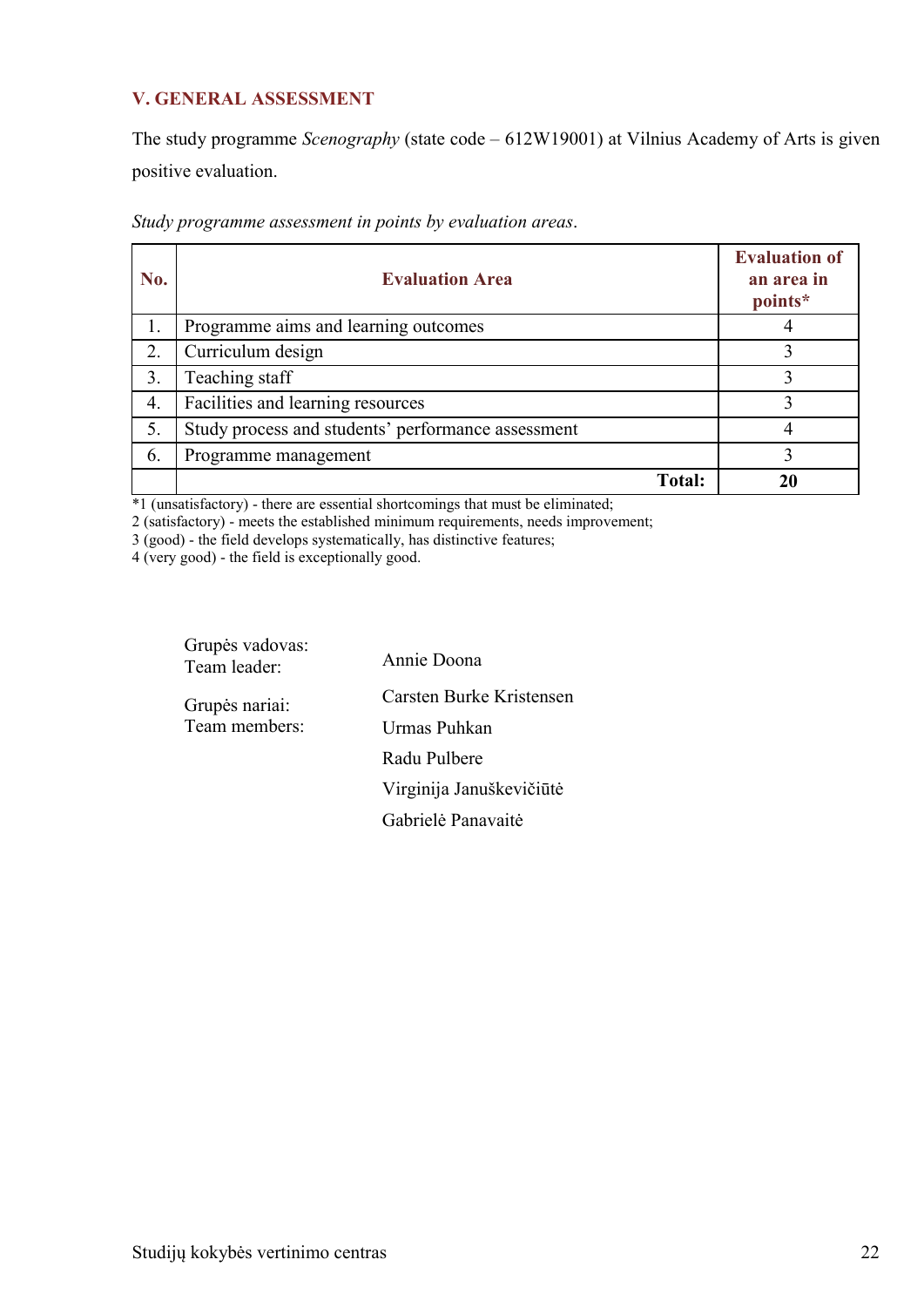## **VILNIAUS DAILĖS AKADEMIJOS PIRMOSIOS PAKOPOS STUDIJŲ PROGRAMOS**  *SCENOGRAFIJA* **(VALSTYBINIS KODAS – 612W19001) 2017-06-12 EKSPERTINIO VERTINIMO IŠVADŲ NR. SV4-118 IŠRAŠAS**

<...>

## **V. APIBENDRINAMASIS ĮVERTINIMAS**

Vilniaus dailės akademijos studijų programa *Scenografija* (valstybinis kodas – 612W19001) vertinama **teigiamai**.

| Eil. | <b>Vertinimo sritis</b>                          | <b>Srities</b> |
|------|--------------------------------------------------|----------------|
| Nr.  |                                                  | jvertinimas,   |
|      |                                                  | balais*        |
| 1.   | Programos tikslai ir numatomi studijų rezultatai | $\overline{4}$ |
| 2.   | Programos sandara                                | 3              |
| 3.   | Personalas                                       | 3              |
| 4.   | Materialieji ištekliai                           | 3              |
| 5.   | Studijų eiga ir jos vertinimas                   | $\overline{4}$ |
| 6.   | Programos vadyba                                 | 3              |
|      | Iš viso:                                         | 20             |

\* 1 - Nepatenkinamai (yra esminių trūkumų, kuriuos būtina pašalinti)

2 - Patenkinamai (tenkina minimalius reikalavimus, reikia tobulinti)

3 - Gerai (sistemiškai plėtojama sritis, turi savitų bruožų)

4 - Labai gerai (sritis yra išskirtinė)

#### $\langle \cdot \rangle$

## IV.SANTRAUKA

Po paskutiniojo vertinimo studijų programa pasikeitė. Dabar ji siūlo dvi specializacijas: *Teatro scenografija* ir *Kino ir medijų scenografija*. Pripažįstama, kad poreikis šioms dviem specializacijoms yra, joms pritaria ir socialiniai partneriai, ir studentai. Studijų programos tikslai ir studijų rezultatai yra aiškūs ir tinkamai apibrėžti. Ekspertų grupė ragina katedrą ir toliau daug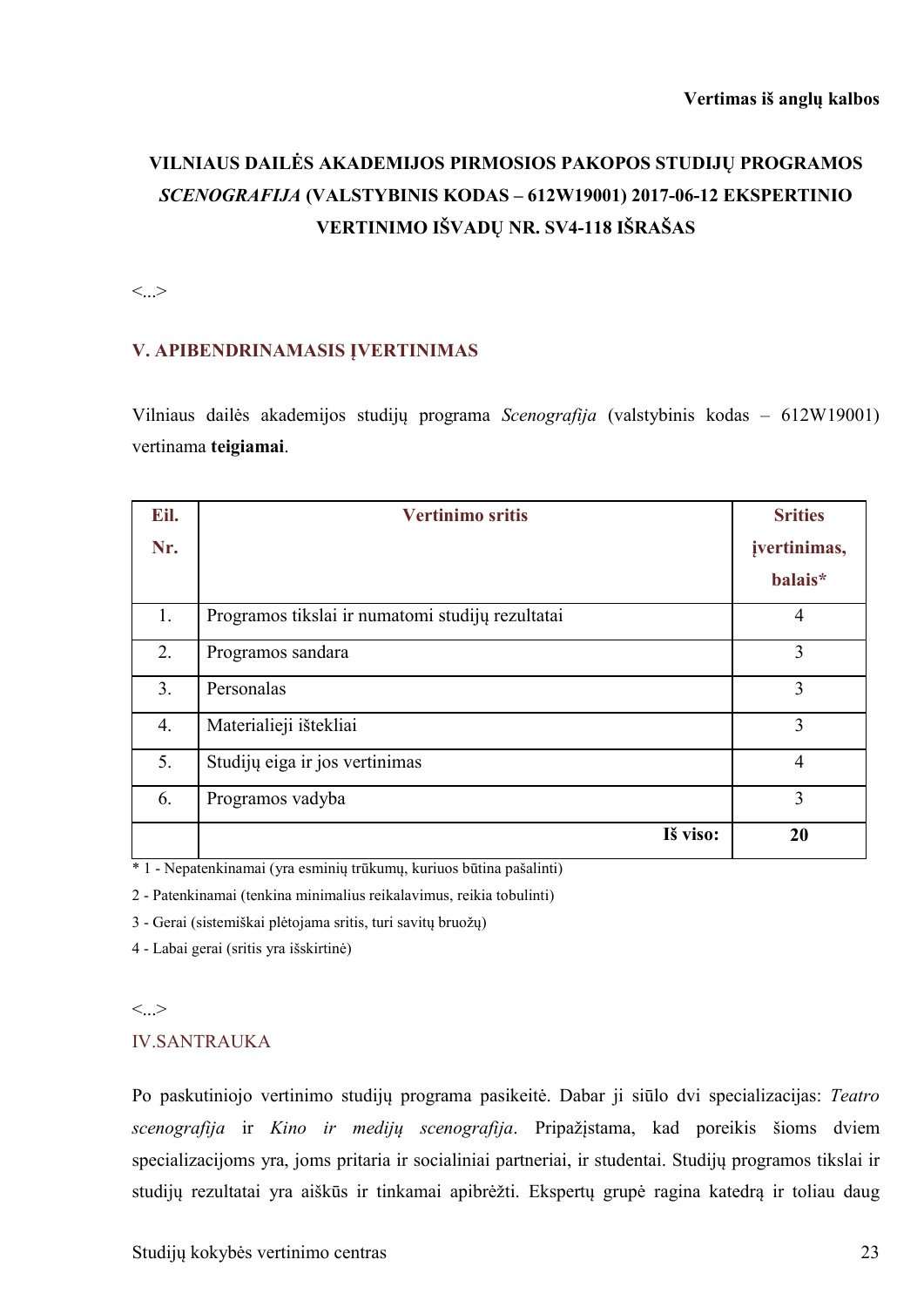dėmesio skirti studijų rezultatams siekiant užtikrinti, kad jie būtų prieinami, aiškiai ir suprantamai suformuluoti. Studijų programos uždaviniai ir studijų rezultatai atitinka visuomenės ir darbo rinkos poreikius, yra aktualūs. Studijų programa patinka studentams, absolventams ir socialiniams partneriams, nes atsižvelgia į naujausius šiuolaikinius meno ir technologijų pasiekimus. Ekspertų grupė taip pat gerai vertina pastangas siekiant pagrindiniuose dalykuose užtikrinti teorijos ir intelektinių įgūdžių ugdymo metodą, kartu taikant į įgūdžius orientuotą metodą. Socialiniai partneriai puikiai vertina tiek studijų programos absolventus, tiek praktiką atlikusius studentus. Jų bendradarbiavimo įgūdžiai ir gebėjimas prisitaikyti, taip pat gebėjimas generuoti naujas idėjas ir įžvalgas gerai vertinami profesiniame pasaulyje.

Studijų turinys atitinka teisės aktų nustatytus reikalavimus. Studijų dalykai paskirstyti vienodai ir nesikartoja. Į studijų turinį įtraukti bendrieji universitetiniai dalykai ir atitinkami dalykai, konkrečiai susiję su scenografijos pagrindais ir specializacijomis. Studijų turinys leidžia sukurti nuoseklią ir logišką sistemą – nuo pagrindų pereinant prie sudėtingesnio lygio. Per pirmus keturis semestrus supažindinama su pagrindinėmis priemonėmis ir mokslinių tyrimų metodologijomis. Specializacijos pradedamos vykdyti nuo 5–7 semestro. Paskutinis semestras skirtas baigiamajam darbui rengti. Studijų programą studentai vertina už aukštos kokybės klasikinio piešimo ir tapybos mokymą. Rekomenduojama, kad studijų programa užtikrintų tinkamos programinės įrangos atnaujinimą, naudojimą ir studentų mokymą ja naudotis – naudojama apšvietimo, projektavimo ir piešimo programinė įranga. Tai nurodė socialiniai partneriai ir studentai. Studijų programos apimtis patobulinta, į meno kryptį buvo įtraukta bandomoji savivaldos programa. Ekspertų grupė siūlo ir toliau plėtoti šią kryptį ir iniciatyvą. Daug dėmesio skiriama studentų galimybėms dalyvauti tarpdalykinėje veikloje kartu su kitomis studentų grupėmis iš vaidinamojo meno ir (arba) kino ir medijų sričių. Tai svarbus studijų programos pagerinimas. Buvo formalizuoti santykiai su LMTA ir sudarytos dar geresnio bendradarbiavimo galimybės. Kino ir (arba) medijų studentams suteikiamos naujausios mokymosi galimybės, jie gali dirbti su kitais studentais ir profesionalais realioje aplinkoje.

Per interviu ir skaitydama savianalizės suvestinę ekspertų grupė pastebėjo, kad dėstytojai yra pasišventę savo darbui ir teigiamai vertinami. Studentai ir socialiniai partneriai džiaugiasi specialistų ir profesionalų, vykdančių studijų programą, įvairove. Dėstytojai, dalyvaujantys VDA veikloje, dėsto, skaito paskaitas, veda seminarus, teikia metinį grįžtamąjį ryšį, dalyvauja *Erasmus* veikloje, tobulina savo įgūdžius ir kompetencijas. Ekspertų grupė pritaria katedros siekiui tobulinti dėstytojų kvalifikaciją ir pedagoginius įgūdžius, taip pat pritraukti naujų dėstytojų, turinčių įvairesnės patirties ir kompetencijų. Nors ekspertai pastebėjo, kad dėstytojų kaita ir lyčių pusiausvyra yra tinkama, studentai vis dėlto nurodė, kad reikėtų į studijų programą priimti naujų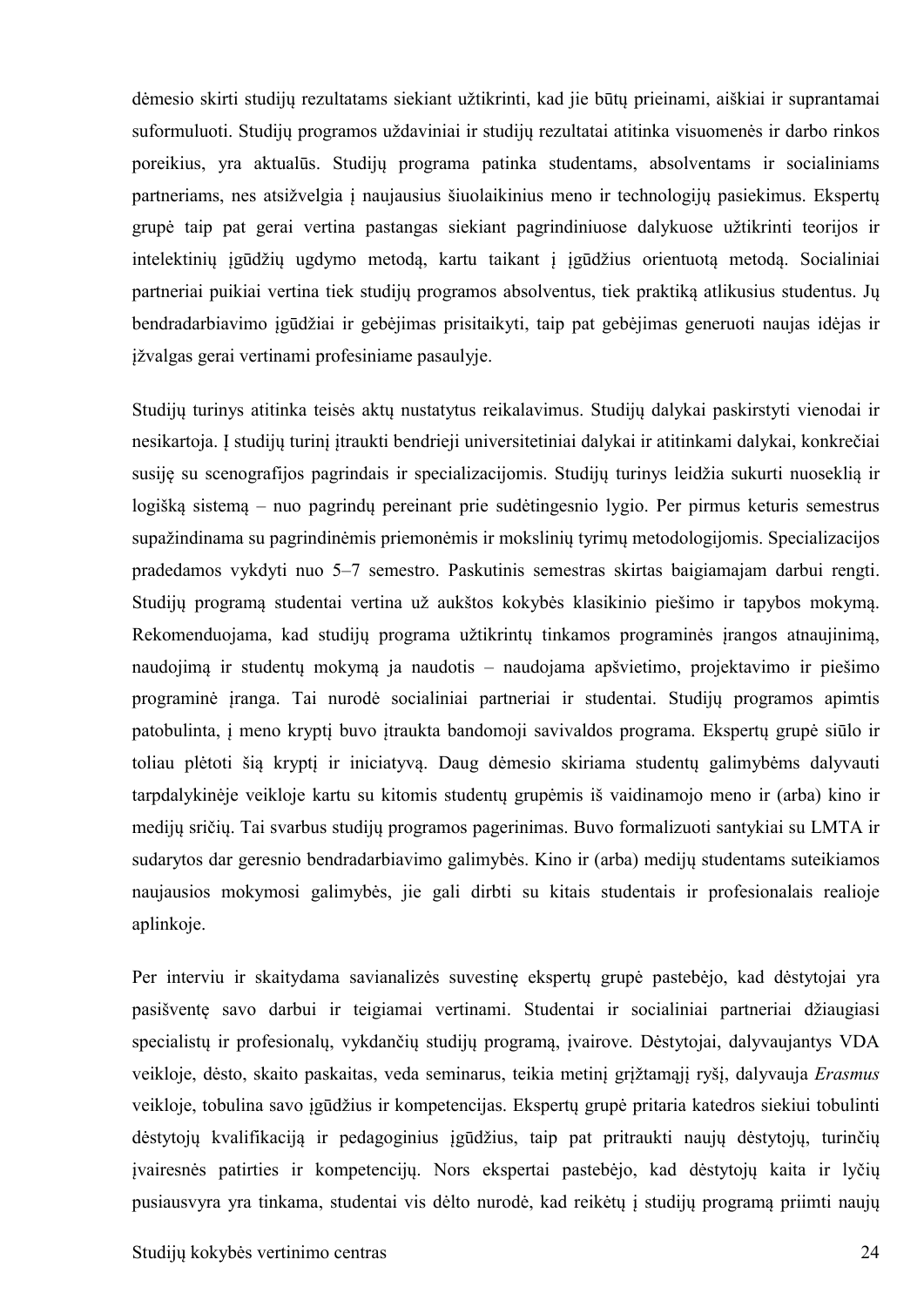dėstytojų. Tiek vietiniams dėstytojams, tiek užsienio kviestiniams dėstytojams sudaromos tarptautinio judumo galimybės. Ekspertai pastebėjo, kad daug dėmesio skiriama lyginamajai analizei, kuri vykdoma per vizitus, grižtamaji ryši iš grižtančių studentų, panašias studijų programas užsienyje ir internetines apžvalgas.

Studijų materialiosios bazės dydis, kiekis ir kokybė yra tinkama. Neseniai buvo pristatytos naujos erdvės rūsiuose, kurios studentams suteikė naujų patrauklių galimybių eksperimentuoti ir vykdyti bendrus darbus realiu masteliu, naudojant apšvietimą ir garsą. Ryšys tarp Menų spaustuvės ir LMTA suteikia daugiau galimybių naudoti scenos apšvietimą, kino ir medijų priemones, kurios padeda siekti studijų rezultatų. Biblioteka yra gerai įrengta, joje yra reikiamos medžiagos visais formatais, taip pat publikacijos knygose, žurnaluose ir elektroninėse laikmenose. Studentai gali naudotis biblioteka ir internetu. Ekspertų grupė rekomenduoja patobulinti įrangą, skirtą studentams ir dėstytojams su judėjimo negalia, taip pat rekomenduoja atnaujinti programinę įrangą, naudojamą apšvietimui, piešimo programas ir užtikrinti jų prieinamumą studentams.

Studijų programos organizavimas užtikrina tinkamą jos vykdymą ir numatytų studijų rezultatų pasiekimą. Pasak socialinių partnerių, studentai yra labai vertinami profesionalų pasaulyje. Katedra suranda vietas studentams praktikai atlikti. Socialiniai partneriai norėtų, kad studentai aktyviau teiktų prašymus dėl praktikos ar specialiosios praktikos. Studentai dalyvauja judumo programose ir įgyja vertingų žinių, kurios papildo studijų metu įgytą patirtį, o tai naudinga ir katedrai, kai studentai teikia grįžtamąjį ryšį. Katedra norėtų pagerinti studentų judumo finansines galimybes, tą patį nurodė ir studentai. Studentai dalyvauja meniniuose tyrimuose ir taikomojoje veikloje, šį dalyvavimą katedra skatina. Nidos meno kolonijoje vykdoma veikla ir dalyvavimas įvairiuose seminaruose yra labai naudingi ir svarbūs studentams, kur jie įgyja savarankiškos meno patirties ir kompetencijų, pavyzdžiui, darbas su LMTA ir Inkubatoriumi. Susidarė bendras įspūdis, kad oficiali VDA akademinė ir socialinė parama yra pakankama, ekspertų grupė pastebėjo šiltus ir atvirus katedros, dėstytojų ir studentų santykius. Studentams pateikiama aktuali informacija apie įvertinimą, terminus ir vertinimo kriterijus bei galimybes aptarti ir galiausiai apskųsti balus. Tam numatytos tinkamos procedūros.

Bendra atsakomybė už studijų programos įgyvendinimą yra aiškiai paskirstyta. Vadovybė (vyresnioji vadovybė ir katedros vedėjas) oficialiai ir dažnai diskutuoja apie studijų programos kokybę ir tikslus. Renkamas socialinių partnerių, absolventų, studentų ir dėstytojų grįžtamasis ryšys yra vertinga medžiaga studijų programai stebėti. Atsižvelgiant į išorinių ir vidinių vertinimų rezultatus (2014 m. vertinimo rezultatų rekomendacijos) įtraukti nauji aktualūs dalykai ir elementai. Studijų proceso organizavimas užtikrina tinkamą studijų programos vykdymą ir jos studijų rezultatų